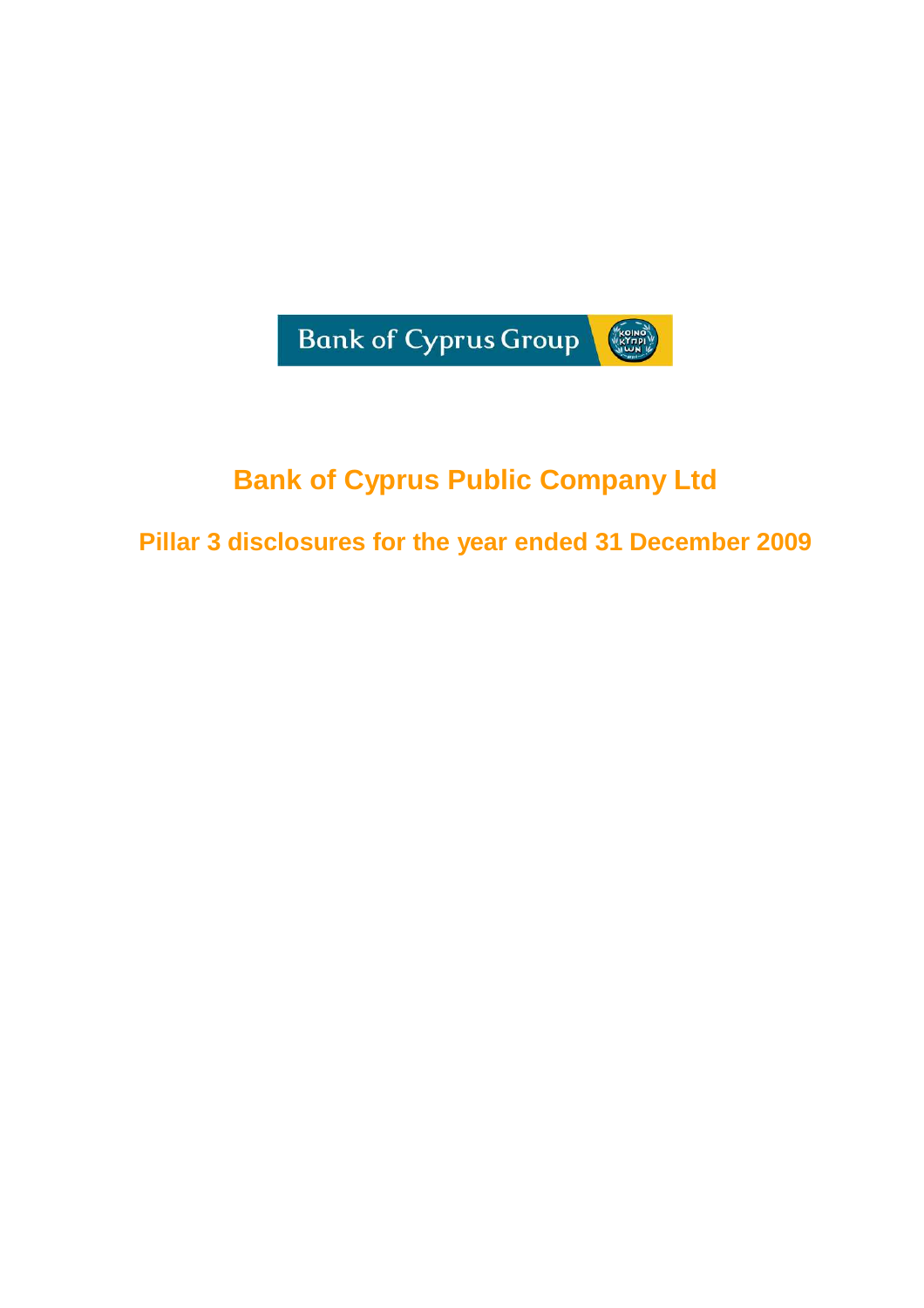# **CONTENTS**

| Differences in the basis of consolidation for financial reporting and prudential purposes  4           |   |
|--------------------------------------------------------------------------------------------------------|---|
|                                                                                                        |   |
|                                                                                                        |   |
|                                                                                                        |   |
|                                                                                                        |   |
|                                                                                                        |   |
|                                                                                                        |   |
|                                                                                                        |   |
|                                                                                                        |   |
|                                                                                                        |   |
|                                                                                                        |   |
|                                                                                                        |   |
|                                                                                                        |   |
|                                                                                                        |   |
|                                                                                                        |   |
|                                                                                                        |   |
|                                                                                                        |   |
|                                                                                                        |   |
|                                                                                                        |   |
|                                                                                                        |   |
|                                                                                                        |   |
|                                                                                                        |   |
|                                                                                                        |   |
|                                                                                                        |   |
|                                                                                                        |   |
|                                                                                                        |   |
|                                                                                                        |   |
|                                                                                                        |   |
|                                                                                                        |   |
|                                                                                                        |   |
|                                                                                                        |   |
|                                                                                                        |   |
|                                                                                                        |   |
|                                                                                                        |   |
| 5.4 Collateral the bank would have to provide given a downgrade in its credit rating 17                |   |
|                                                                                                        |   |
|                                                                                                        |   |
|                                                                                                        |   |
|                                                                                                        |   |
|                                                                                                        |   |
|                                                                                                        |   |
|                                                                                                        |   |
|                                                                                                        |   |
|                                                                                                        |   |
|                                                                                                        |   |
| 7. External Credit Assessment Institutions (ECAIs) used for calculating risk-weighted assets under the |   |
|                                                                                                        |   |
| 7.1 Exposure classes for which External Credit Assessment Institutions ('ECAI')                        |   |
|                                                                                                        |   |
|                                                                                                        |   |
|                                                                                                        |   |
| Bank of Cyprus Public Co Ltd - Pillar 3 Disclosures for the year ended 31 December 2009                | 2 |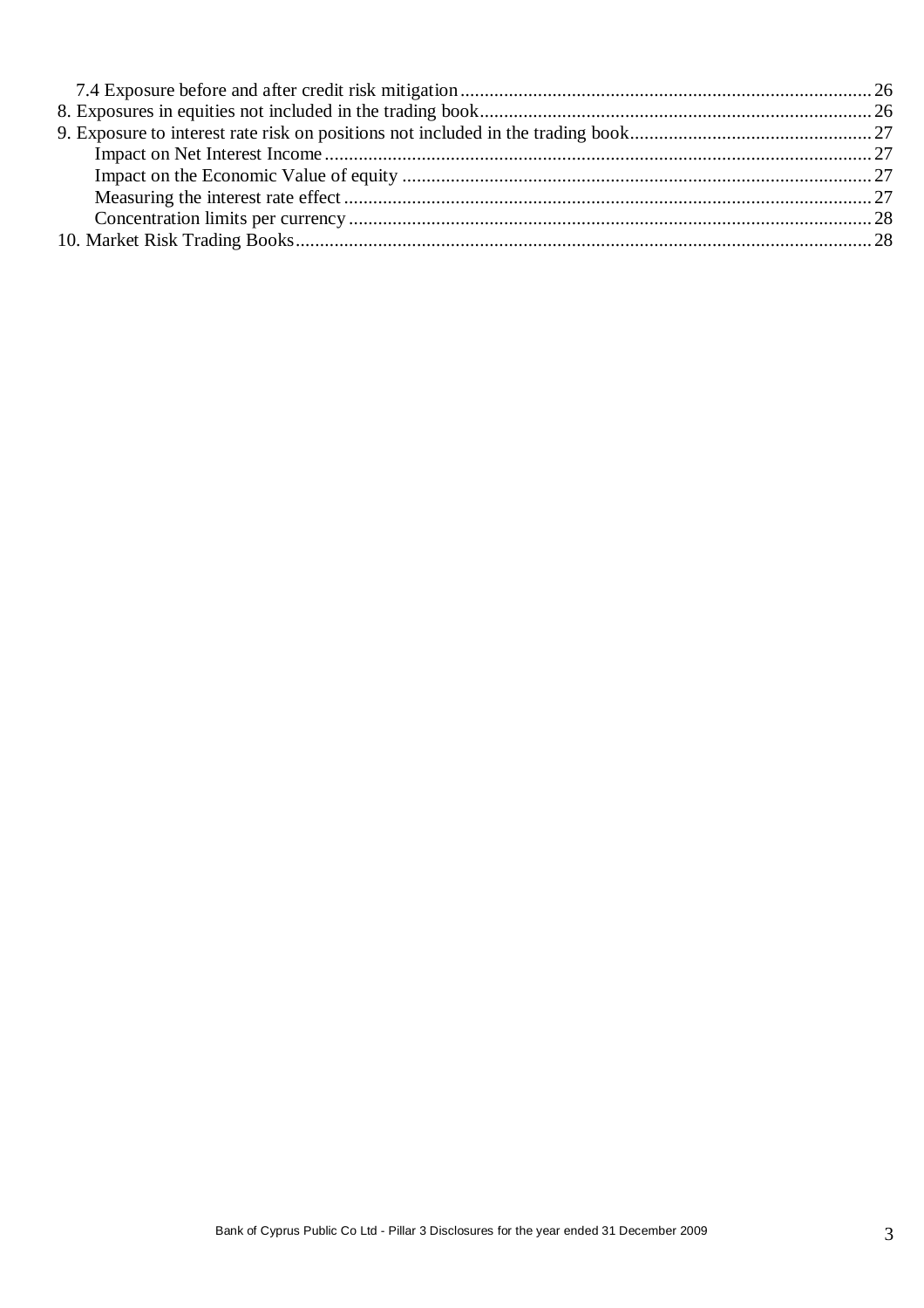# **1. Introduction**

Bank of Cyprus Public Company Ltd ('the Bank', 'the Company') is the holding company of the Bank of Cyprus Group ('the Group'). The principal activities of the Group are the provision of banking, financial services and insurance business.

This report has been prepared in accordance with Paragraph 70 of Unit A of the Directive to banks for the calculation of the capital requirements and large exposures of banks of 2006 and 2007 ('the Directive') issued by the Central Bank of Cyprus ('CBC'). The Directive implements the European Union's Capital Requirements Directive ('CRD')<sup>1</sup>.

The Directive describes the Basel II framework which is based on three pillars:

- Pillar 1 has to do with the standards that set out the minimum regulatory capital requirements for credit, market and operational risk and it provides incentives for prudent risk management. It determines the bank's risk weighted assets (RWA) with a minimum capital requirement of 8% of the RWA.

- Pillar 2 covers the Supervisory Review Process (SREP) which assesses the internal capital adequacy processes and provides monitoring and self-assessment of a bank's capital adequacy and internal processes. Banks and Supervisors have to evaluate and assess whether a bank should hold additional capital against risks not covered by Pillar 1. BOC Group, as part of its capital management strategy and with the direct involvement of senior management, critically assesses the level of capital held against the Group's risk profile and its operating environment through the Internal Capital Adequacy Assessment Process (ICAAP). The process involves the review of risk management processes, stress testing capital levels through various scenarios of profitability and growth in risk weighted assets and the assessment of capital level against risks -additional to the ones covered under Pillar 1. A report is submitted to the Regulator presenting the Group's position and a dialogue is initiated regarding the adequacy of risk capital.

-Pillar 3 covers transparency and the obligation of banks to disclose meaningful information to the market related to their risks, capital and generally risk management. Banks should be encouraged to implement sound banking practices through a number of disclosure requirements which enhance the degree of transparency in banks' public reporting. This will help market participants better understand the bank's activities and how it manages its exposures and risks.

The Bank's Pillar 3 disclosures below have been prepared using 31 December 2009 data in accordance with the **Directive** 

# **1.1 Scope of Application**

 $\overline{a}$ 

The requirements of the Directive, apply to the Bank of Cyprus Group on a consolidated basis and the following companies on an individual basis:

- Bank of Cyprus Public Company Ltd
- Mortgage Bank of Cyprus Ltd

For Mortgage Bank of Cyprus, the Group makes use of the provisions laid down in paragraph 13 of unit A of the Directive in relation to the exemption of banking subsidiaries from the requirement to submit returns on an individual basis.

The Group also successfully applied to the Central Bank of Cyprus for the inclusion of Kyprou Leasing S.A. in the individual calculation of the Bank of Cyprus Public Company Ltd, on the grounds that the conditions as laid down in paragraph 14 of Unit A of the Directive are satisfied. Kyprou Leasing S.A. is therefore included in the calculation of the capital requirements of Bank of Cyprus Public Company Ltd.

### **Differences in the basis of consolidation for financial reporting and prudential purposes**

For IFRS purposes all subsidiaries are fully consolidated. However, for prudential purposes, the book value of the insurance subsidiaries, property subsidiaries, hotel business subsidiaries, intermediate holding companies and investment companies are deducted from the Group's capital base. The treatment for accounting and prudential purposes of the Group entities is presented in Appendix 1 (p.29) of the report.

<sup>1</sup> The Capital Requirements Directive (CRD) constitutes the following two directives:

<sup>•</sup> Directive 2006/48/EC relating to the taking up and pursuit of the business of credit institutions; and

<sup>•</sup> Directive 2006/49/EC on the capital adequacy of investment firms and credit institutions.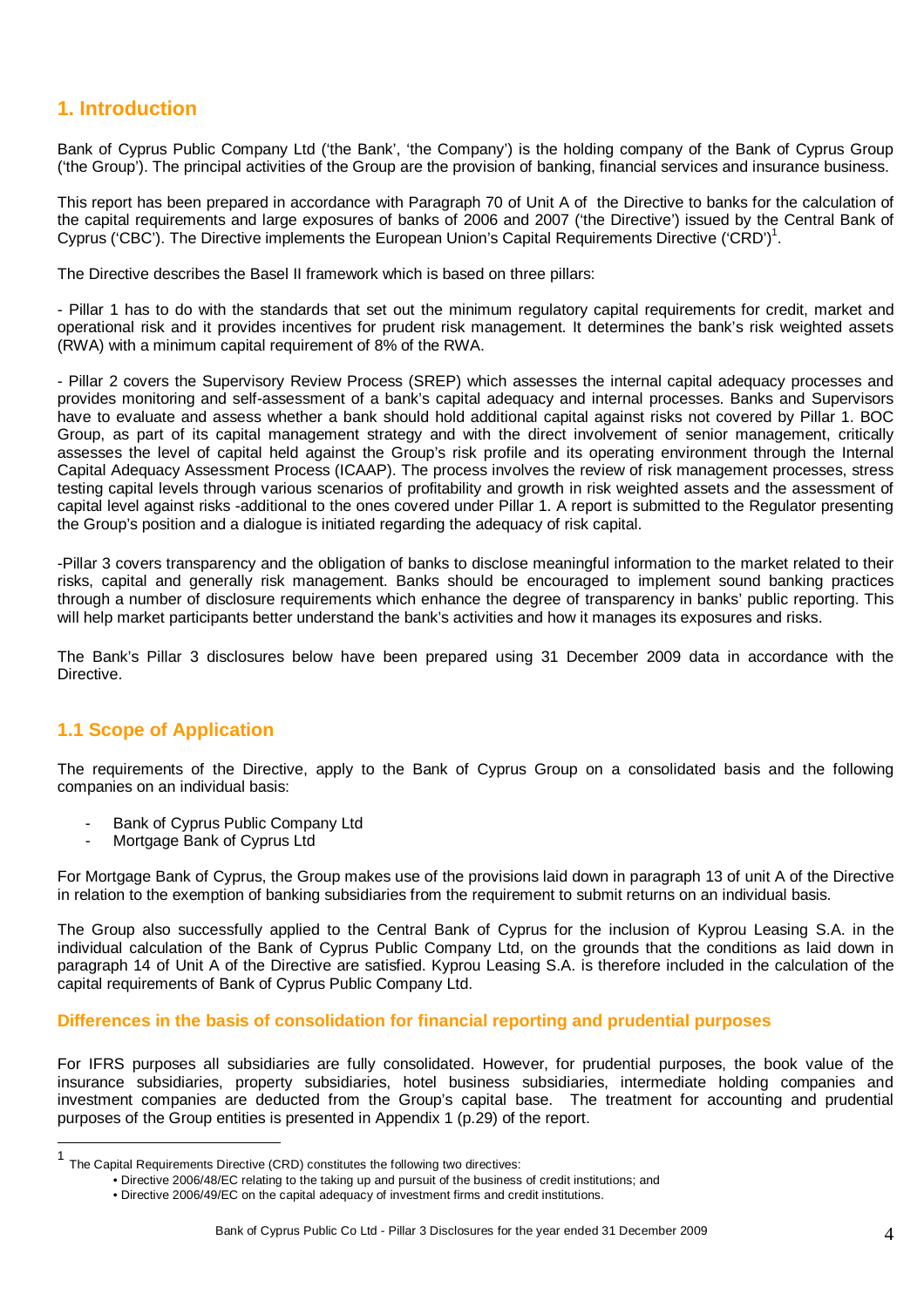# **2. Risk Management Objectives and Policies**

# **2.1 Risk Management Organisation**

Risk is inherent to the Group's business and activities. The Group's ability to identify, measure, monitor and manage each type of risk to which the Group is exposed is an important factor for its financial stability, performance, reputation and the achievement of its strategic objectives.

#### **Risk Management Framework**

The Risk Management Framework provides a comprehensive approach for identifying, measuring, monitoring and managing each type of risk to which the Group is exposed.

The Group operates in a complex and dynamic international environment and risk is inherent to its business and activities. The implementation of a robust and transparent risk management process is increasingly important in order for the Group to adapt and meet challenges in a structured way so it can continually align its strategy and business objectives against a background of changing risk and uncertainty.

The risk management framework has been developed to:

- Ensure that the primary objective of the risk management process is achieved which is to ensure that a level of capital adequacy is maintained so that the total risk taken across the Group is no greater than the Group's ability to absorb losses.
- Allow the Group to proactively manage its risks in a systematic and structured way and to continually refine its processes to reduce its risk profile and ultimately its capital requirements.
- Ensure appropriate strategies are in place to mitigate or transfer risks.
- Embed the risk management process and ensure it is an integral part of the Group's process of strategic decision making and capital planning.
- Help create a risk awareness culture at all levels within the Group.
- Engage the Group management's attention to the management, monitoring, reporting and reviewing of identified risks as well as considering new and emerging risks on a continuous basis.

#### **Risk Management Process**

The risk management process is integrated within the Group through established internal policies, systems, controls and comprehensive reporting, commensurate with the complexity of the Group's activities and structure. The system of internal controls provides reasonable assurance for the effectiveness and efficiency of operations, the reliability of financial reporting and compliance with applicable laws and regulations. The risk management process provides for the continuous monitoring of the system of internal controls to ensure its effectiveness.

The Group Risk Management Unit is organised into three divisions for credit, market and operational risk management which report to the General Manager Risk Management ('GMRM'). The three divisions, each one for its own discipline, are responsible for the following functions within the risk management framework:

- Facilitation of policy setting in line with the strategic and business objectives.
- Development of the framework for appropriate risk governance.
- Co-ordination of risk management activities within the Group.
- Development of risk measurement and monitoring tools.
- Assessment and aggregation of all material risks to ascertain the Group's overall risk position.
- Development of capital adequacy assessment models.

Through the realisation of the above, it is expected that both the losses arising from these risks and the relevant capital requirement, will be reduced. In addition, each Division is responsible for ensuring that the Group complies with the Directive in its respective area.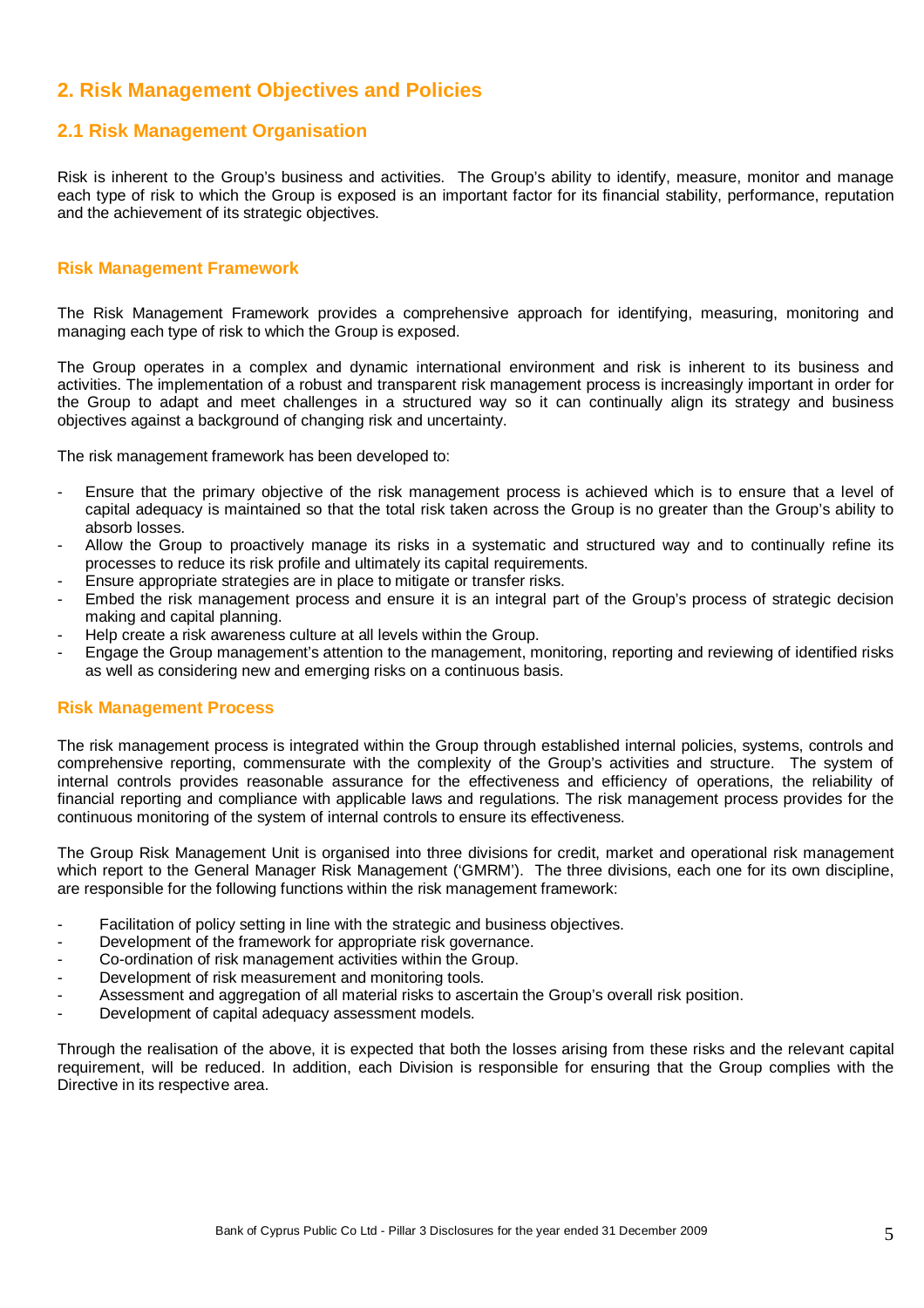#### Risk Governance and ownership

The risk governance structure is based on a three lines of defence model, which is described below:



- The first line of defence comprises of management and staff who have risk ownership and the immediate responsibility of day-to-day risk management. It includes the Bank's Board of Directors, Group Chief Executive Officer and the Group Executive Committees who have the primary responsibility for the management of risk. It also includes the Business Unit Country Managers, Division managers and the staff of the units/divisions.
- The second line of defence comprises of the Board Risk Committee, the General Manager Risk Management, the three Group Risk Management Divisions and the local Country Risk Management functions. Their role is to provide risk oversight and independent and objective challenge to the first line of defence.
- The third line of defence comprises of the Board Audit Committee and Group Internal Audit, who provide independent assurance over the integrity and effectiveness of the risk management framework throughout the Group.

Risk related issues are reported to the Group Executive Risk Committee comprising of the following members:

- A. Eliades Group Chief Executive Officer
- Y. Kypri Group Chief General Manager
- V. Shiarly Senior Group General Manager
- C. Hadjimitsis Group General Manager Finance and Strategy
- N. Karydas Group General Manager Risk Management & Markets
- I. Seiradakis General Manager Bank of Cyprus Greece
- A. Andreadakis General Manager Risk Management
- A. Jacovides Manager Group Operational Risk Management

The Group Executive Risk Committee convenes quarterly. Risk management committees also operate within the banking entities in Greece, the UK, Australia and Russia.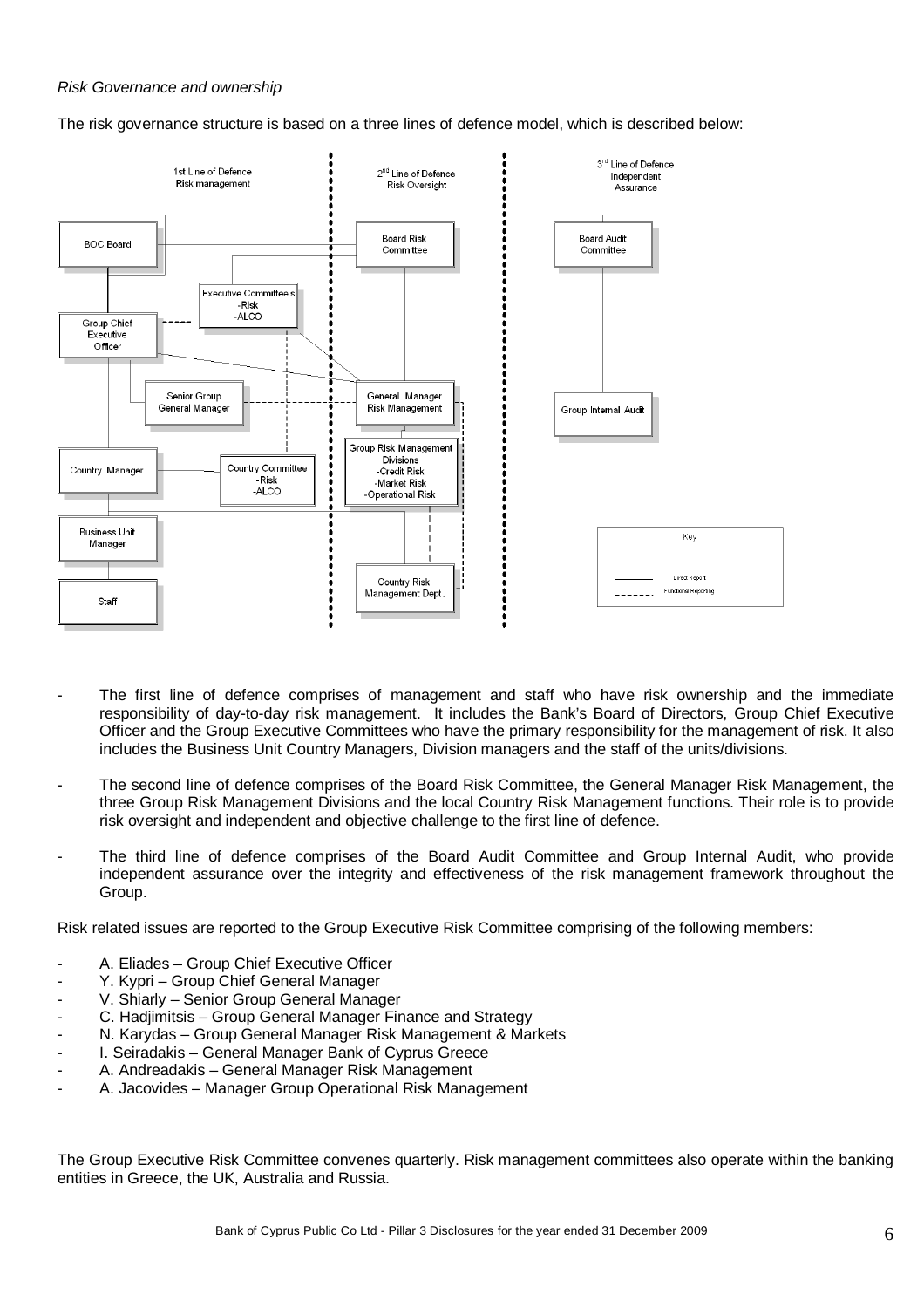Market risks are reviewed at least monthly by the Group Asset and Liability Committee (ALCO). Group ALCO approves the policies and limits relating to management of market and other treasury related risks (such as liquidity risk and counterparty credit risk). At its monthly meeting, the Group ALCO views consolidated reports that indicate the Group's liquidity position and exposure to market risks.

The Board Risk Committee which convenes at least quarterly ratifies all major policies and limits.

The Group's strategies and processes for managing risks, as well as the measurement systems used and the hedging and mitigating strategies are analysed below by type of risk.

# **2.2 Credit Risk Management**

Credit risk is the risk that one party to a financial instrument will cause a financial loss to the other party by failing to discharge an obligation.

The Group places great importance on the effective management of credit risk. Credit risk is monitored through various control mechanisms across the Group in order to prevent undue risk concentrations and to price facilities and products on a risk-adjusted basis. This is achieved through a combination of highly trained and specialized personnel and appropriate systems, through which the creditworthiness of existing and new customers is assessed and the pricing of credit facilities is determined.

The credit risk exposure of the Group is diversified both geographically and across the various sectors of the economy.

During 2009 considerable progress was made in the development of an integrated system for the measurement and management of credit risk across the Group's entire loan portfolio.

### **Measurement and Assessment**

The Group Credit Risk Management unit defines the Group's credit dispensing policies and monitors compliance with the relevant credit sanctioning procedures and controls applicable to each business line (consumer, business and corporate) and to each geographical area where the Group operates. Credit exposures from related accounts are aggregated and monitored on a consolidated basis.

The Group Credit Risk Management unit sets targets and limits for the composition and quality of the loans and advances portfolio and monitors compliance with them. The assessment of the quality of the portfolio is carried out using credit rating and credit scoring systems to determine the creditworthiness of customers.

Portfolio monitoring is carried out on the basis of customers' creditworthiness, sector of the economy and country of operation. Regular audits are carried out by a specialist unit of the Group Internal Audit Division.

One important aspect of credit risk management is the development of new and the constant upgrading of existing systems for the assessment of the creditworthiness of Group customers.

In the SME and Corporate Banking divisions, the new upgraded version of the Integrated Rating System was completed during 2009. This system uses a common base (the Moody's Risk Advisor (MRA) system platform) for the credit risk assessment of both the SME and Corporate sectors. During 2010, this new upgraded version will be formally applied based on the new web based version of MRA - Risk Analyst.

The aim of this new system is to facilitate more accurate calculations of a customer's creditworthiness as well as the calculation of the overall credit risk. Specifically, a Borrower Rating will be calculated; that is an assessment of the creditworthiness of the customer, which is based on the business' financial information, the quality of management, market trends/outlook and the behavior of the business' bank accounts and the bank accounts of the guarantors/ owners of the business. The Transaction Rating will then be calculated taking into account all relevant factors, including any collateral.

The implementation of this new system will enable the more effective forecast of the level of any future provisions for bad and doubtful debts as well as the level of required capital based on the relevant regulations of the supervisory authorities.

The objective is to use this application in a way that will comply with the provisions of Basel II and that will allow the Group to adopt the IRB approach for credit risk as soon as possible.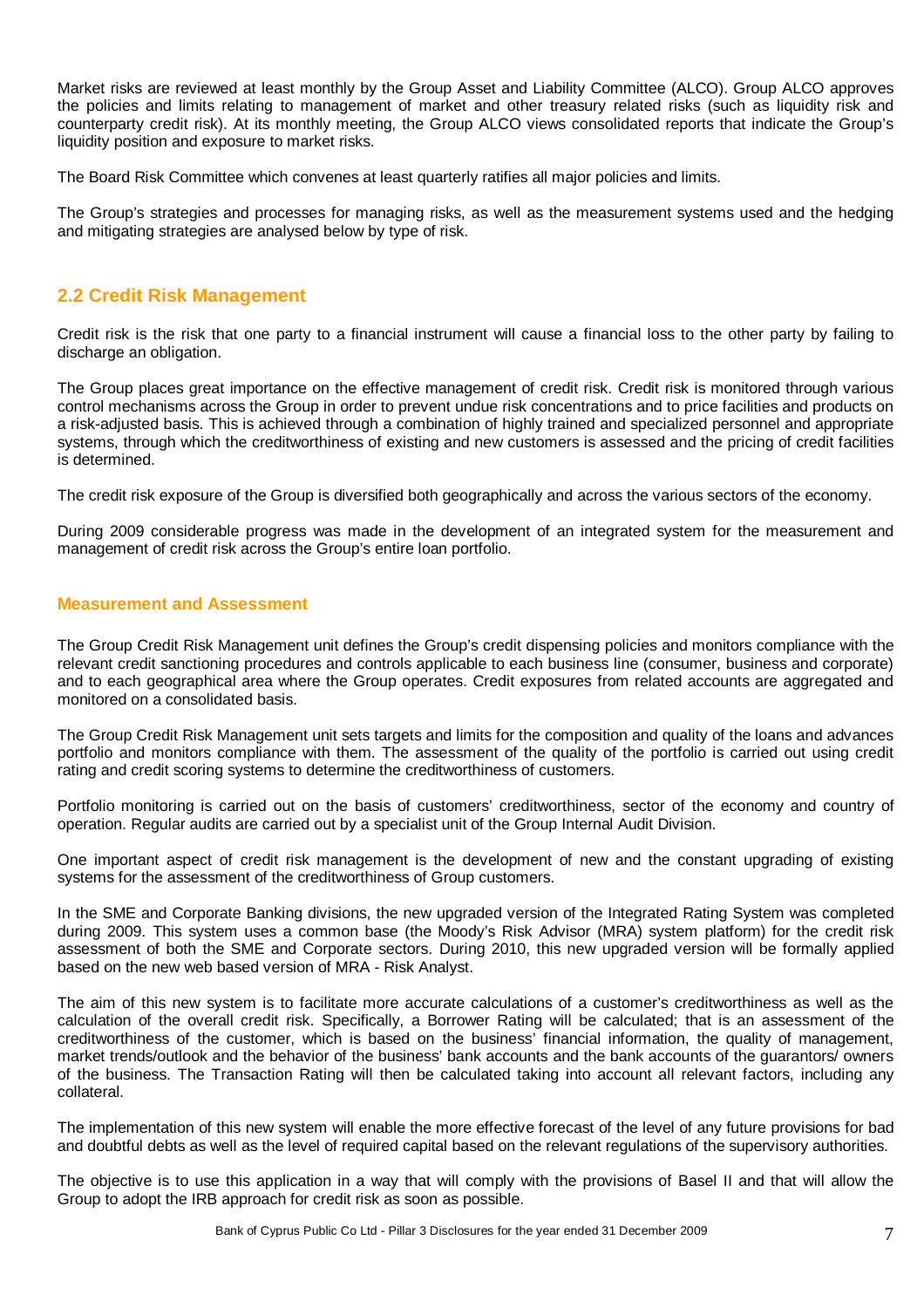#### **Stress Testing**

Stress testing is an important tool within the Group credit risk management framework and it is used to enhance risk control and the quantitative measurement of risk. Its importance is emphasised by the strong regulatory focus given to it.

Stress testing required by the Central Bank of Cyprus, in co-operation with the IMF, is performed semi annually and covers all banking units of the Group – the stress tests include shocks associated with:

- Residential real estate prices fluctuations
- Commercial real estate prices fluctuations
- Non- performing loans (NPLs) fluctuations and
- Combination of the above factors

#### **Loan Sanctioning Policy**

The Group has set specific limits for the various loan approval levels, which are exercised by qualified officers or committees within a predefined framework. There are also appropriate credit risk policies for each market/sector based on an evaluation of the credit risk and changing economic environment. Specific guidelines for the sound growth of the Group's loan portfolio are given by the Credit Risk Policy Management Department on a regular basis. Relevant instructions are also issued to ensure that, as far as possible, loans are properly priced on an individual customer basis. The relevant CBC guidelines are also taken into account which includes Lending Guidelines for the acquisition of immovable property including residential property.

#### **Efficient Management, Monitoring and Control of Customer Advances**

The ultimate objective of the efficient management of the Group's advances portfolio is to enable prompt corrective action to be taken as soon as arrears/irregularities appear on customer debit accounts, so as to restrict loan impairment. In this context, an integrated, automated collection/settlement system is used for the timely handling of overdue accounts in the retail sector. At the same time, all loan portfolios are closely and systematically monitored and controlled centrally by specialised Group departments, as well as regionally by the Business/Corporate Centres, and where necessary appropriate prompt corrective action is taken. Recoveries accounts are also handled effectively at both central and regional level.

The recent economic crisis is expected to have a direct or indirect adverse effect on vital sectors of the Cypriot economy especially those of tourism and property development. However, the quality of the Group's loan portfolio is not expected to be affected significantly due to the prudent lending policy that is applied to all sectors and to all geographic areas in which the Group operates.

The lending criteria that the Group has set, especially in the property sector (mainly the Loan to Value Ratio), are stricter than the minimum lending criteria that have been set by the Central Bank of Cyprus. In view of the economic crisis, the Group's lending criteria mentioned above have been already made stricter where necessary and will continued to be revised in due time according to the changing circumstances of the economy.

#### **Credit Risk with correspondent Banks and Countries**

Group Market Risk Management ('GMRM') is responsible for the credit risk that the Group has with correspondent banks and countries. During 2008, as a result of the financial crisis and the problems faced by many banks, the Group has significantly restricted both the number of banks with which it has limits, as well as the maximum tenor of transactions. The internal model that relied mostly on the bank's credit rating is no longer followed. Limits are allocated to those banks that have a significant share of their local market, strong financial position and high probability of obtaining support from their local governments in case of difficulty. The financial developments, changes in ratings and other news are monitored daily and the limits are adjusted where necessary.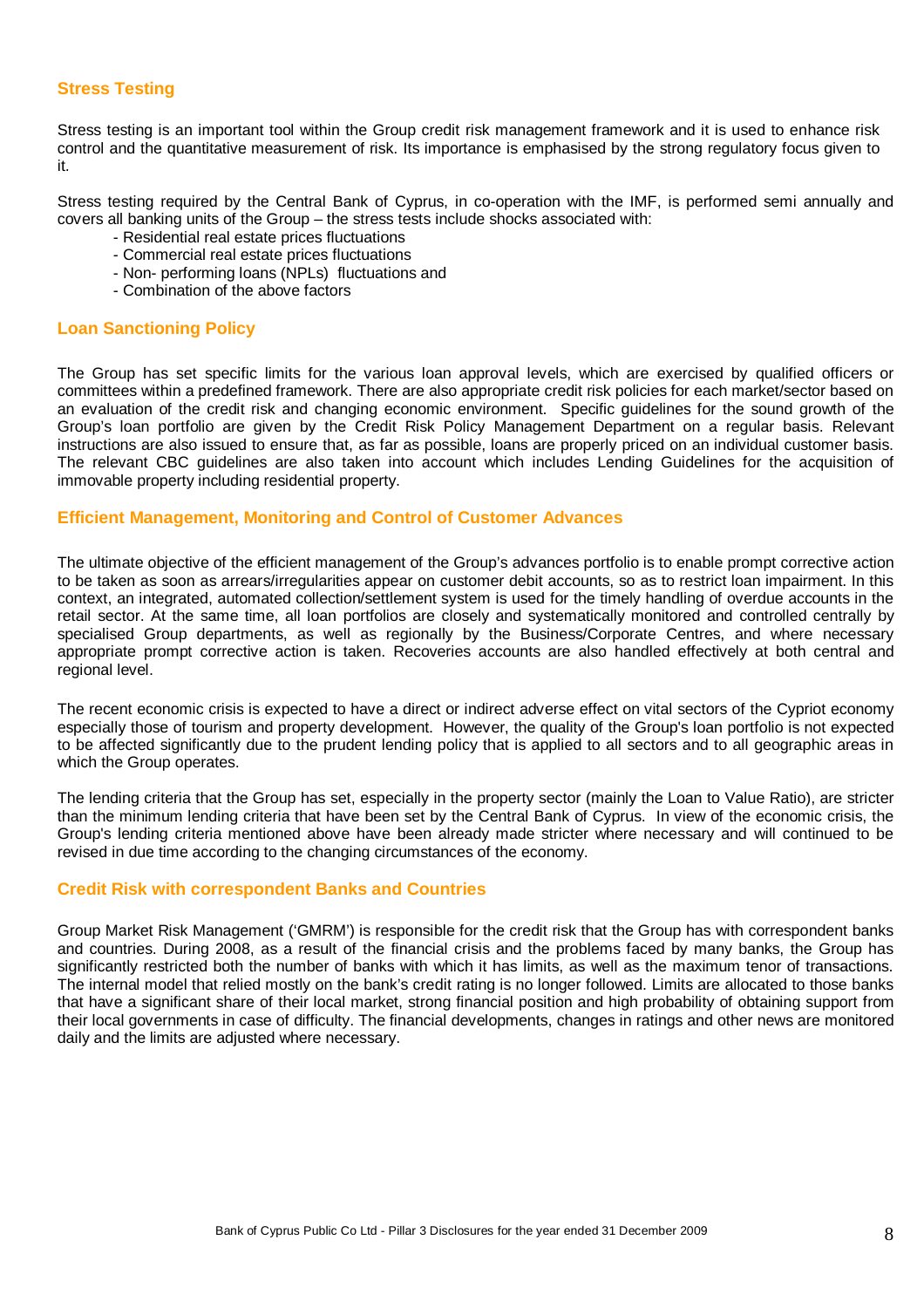### **Policies for hedging and mitigating credit risk**

The Group has implemented different methods in order to achieve effective mitigation of credit risk. Some of the most important methods are listed below:

- Determining which sectors of the economy the Bank is not willing to finance.
- Setting of sanctioning limits for all line Managers and Credit Committees.
- Setting of thresholds relating to Loan to Value Ratios as well as procedures for taking collaterals especially residential/ commercial mortgage.
- Credit Scoring Rating for retail customers and MRA Credit Rating for corporate customers are linked with approval/ rejection criteria.
- Issuing circulars and guidelines concerning the granting of credit.
- Ad-hoc approvals of corporate clients' lending.

# **2.3 Market Risk Management**

Market risk is the risk of loss from changes in market prices, mainly from changes in interest rates and exchange rates.

GMRM is responsible for measuring and monitoring the following risks at Group level:

- Market risk (interest rate risk and foreign exchange risk).
- Liquidity risk.
- Credit risk with correspondent banks and countries.

The monitoring of these risks at local banking units is carried out by market risk officers in the various countries in which the Group operates, who report directly to GMRM which is responsible for monitoring market risk at Group level.

The Group ALCO sets out the policy for the management of these risks and approves the acceptable level of risk and limits, which are ratified by the Board Risk Committee.

In 2009, the reporting for the monitoring of the market risks of Uniastrum Bank in Russia was established. Limits were also put in place, with the exception of interest rate risk limits. In 2010 it is expected that limits for interest rate risk will also be approved and introduced.

#### **Interest Rate Risk**

Interest Rate Risk is the risk that the fair value of future cash flows of a financial instrument will fluctuate because of changes in market interest rates. It arises as a result of timing differences on the repricing of assets and liabilities.

In order to control the risk from changes in interest rates, there are limits on the maximum reduction of net interest income of each banking unit that can take place each year, for the next three years. These limits have been set as a percentage of Group capital (1,5%) and as a percentage of Group net interest income (5%) and have been allocated to the various banking units in accordance with their contribution to net interest income. Small limits have also been set for open interest rate positions in the over three-year period.

Since 2007, the Group began measuring the impact of a 2% change in interest rates on the economic value of the Group. The Group ALCO has set a maximum limit for this change equal to 10% of Group regulatory capital (calculated in accordance with CBC provisions).

### **Exchange Rate Risk**

Exchange Rate Risk is the risk that the fair value of future cash flows of a financial instrument will fluctuate because of changes in foreign exchange rates.

In order to limit the risk of loss from adverse fluctuations in exchange rates, the Group ALCO has approved open position limits for each currency or group of currencies and for the overall open currency position. These limits are very small compared to the maximum permissible by the CBC.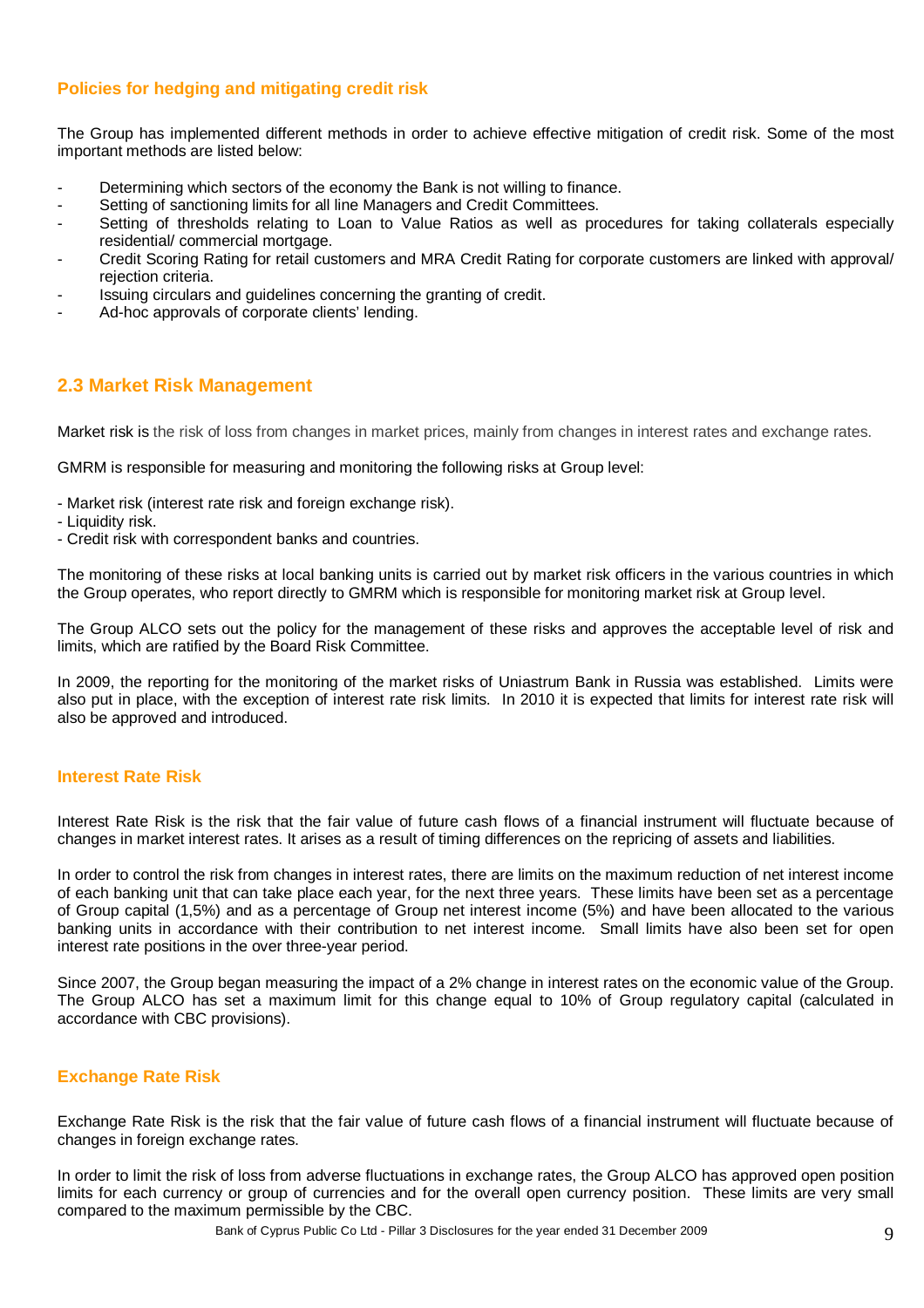Due to the fact that no FX Trading Book exists in 2010, the Group stopped calculating and monitoring the Value at Risk (VaR) on a daily basis. Instead, the VaR is calculated on a monthly basis on the position reported to the CBC (before and after taking into account the net assets of the foreign banking units of the Group). It is also reported to the Group ALCO for information purposes.

### **Liquidity risk**

Liquidity Risk is the risk that the Group is unable to fully or promptly meet payment obligations and potential payment obligations as and when they fall due. This risk includes the possibility that the Group may have to raise funding at higher cost or sell assets at discount.

The Group's banking business requires a steady flow of funds both to replace existing deposits as they mature and to satisfy customer requests for additional borrowing. Undrawn borrowing facilities are also taken into consideration in managing the liquidity position.

Group assets are mainly funded by deposits. The distribution of sources and the maturity of deposits are actively monitored in order to avoid concentration of funding maturing at any point in time or from a small number of depositors. Moreover, the Group monitors the percentage of fixed deposits that are renewed every quarter and aims to ensure that this percentage is maintained at high levels. The Group relies almost exclusively on stable funding sources in order to finance illiquid assets.

Furthermore, liquidity is monitored daily by Group Market Risk Management. The responsibility for the management of liquidity rests with the treasury units at each location, in cooperation with Group Treasury.

GMRM monitors the Group's liquidity position and ensures adherence to the various limits (e.g. liquidity mismatch limits) set by the Group ALCO and the regulatory authorities in the countries where the Group operates. The Group ALCO approved the various assumptions and limits of two liquidity crisis scenarios: bank-specific crisis and market crisis.

The Group maintains at all times a diversified portfolio of highly liquid assets in the principal currencies in which it transacts. Furthermore the ratio of liquid assets to total liabilities falling due in the next twelve months is monitored at Group level with the minimum acceptable ratio set at 25%. Liquid assets are defined as cash, interbank deposits maturing within thirty days and debt and equity securities at discounts prescribed by the regulatory authorities.

#### **Policies for hedging and mitigating market risk**

The Group aims to minimize market risks, through hedging. Only minimal open positions are allowed for both foreign exchange (FX) and interest rate risk.

FX risk is mostly hedged in the spot market. The local treasury departments outside Cyprus, hedge their position (arising from customer transactions) with Group Treasury in Nicosia and only transact with other market participants in limited cases (e.g. when there is a bank holiday in Cyprus). Group Treasury in Nicosia then covers its FX position by entering into FX deals with other banks. Other instruments used to hedge FX risk include FX forwards and FX swaps.

Interest rate risk is also managed centrally at Group level. The Group Treasury either provides fixed rate funding to other banking units that grant fixed rate loans, or accepts fixed rate funding from banking units to hedge their fixed rate deposits. Interest rate risk is also hedged using interest rate swaps ('IRS') between the various banking units of the Group as well as with external counterparties. The Group also hedges a percentage of non-rate sensitive deposits, such as current accounts, by investing in fixed rate bonds (structural hedging).

Every month, GMRM carries out tests to ensure that hedges fulfill the objective for which they have been set up. For structural hedging the amount of structural hedging assets is compared to the amount that should be hedged (based on the level of deposits and the assumptions approved by the Group ALCO). The average tenor of hedging assets is also compared to the targeted average tenor, in order to ensure that hedging is within the Group ALCO approved parameters.

For over three year positions, there are strict position limits. Any position not hedged is immediately identified since it violates the open position limits.

For cash flow hedges and fair value hedges that have been designated for hedge accounting in accordance with International Financial Reporting Standards, effectiveness is established both prospectively and retrospectively as per the requirements of the relevant standard.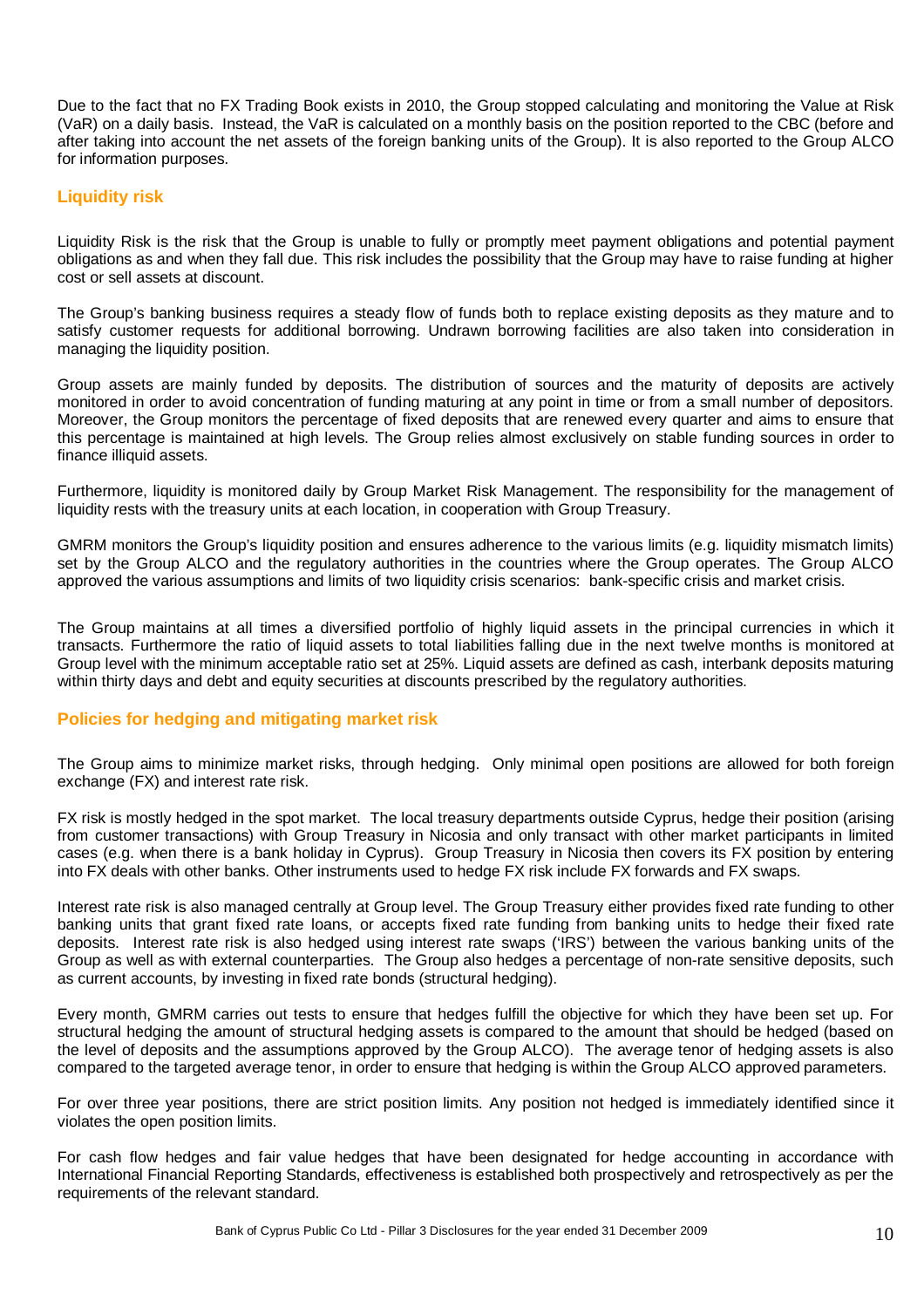#### **Stress Testing**

For market risk a number of stress tests are performed:

-Stress testing required by the Central Bank of Cyprus, in co-operation with the IMF, performed half yearly and covers all banking units of the Group – the stress tests include:

- interest rate risk
- liquidity risk
- equity price risk
- bond price risk
- concentration risk from exposures in financial institutions.
- Monthly stress testing for interest rate risk (2% shock on net interest income and economic value).
- Monthly crisis scenario on the positions of Bank of Cyprus in Cyprus and in Greece for liquidity risk.
- Quarterly stress testing on Group interest rate and credit risk positions.

# **2.4 Operational Risk Management**

Operational risk is defined as the risk of loss resulting from inadequate or failed internal processes, people or systems, or from external events. It includes legal risk but excludes reputation and strategic risks. It is embedded in every business activity within the Group and its management involves the promotion of risk culture and awareness within the organisation as well as the establishment of control policies and procedures.

Potential losses from operational risks may occur in all the Group's activities as a result of inefficiency or failure of internal processes or systems caused either by external events or human error. Consequently, under the umbrella of operational risks a wide range of possible cases are included, which are not easily predictable. Nonetheless, with proper operational risk management it is possible to limit any adverse consequences.

The Group Operational Risk Management Division (GORM) employs specialised tools and methodologies for identifying, assessing and monitoring operational risk within the Group for the timely identification of any shortcomings. To this effect, the following activities are carried out:

- Collection of data on operational risk events. This data is utilised to improve the management of operational risks and where possible to prevent future losses. Currently, loss event data is collected from all Group entities worldwide. For the Ukraine and Russia operations the procedure has just been established. Regular reporting of operational loss data events is made to the Group Executive Risk Committee, Board Risk Committee and the Central Bank of Cyprus.
- Risk identification and assessment within business units using the Risk Control Self Assessment (RCSA) Workshop methodology. This is a self assessment by the managers and personnel involved (risk owners). GORM facilitates the three-stages of this process which are: a) analysis of core processes within business units, b) identification of key risks and the construction of risk maps and; c) formulation of action plans to implement controls for management of the key risks. The RCSA workshop process is being performed extensively in Cyprus, Greece, UK and Australia and has started in Russia, Ukraine and Romania.
- Collection of Key Risk Indicators (KRIs) through which there is ongoing monitoring of the Group's operational risks at various departments. Regular reporting of these indicators is made to the Group Executive and Board Risk Committees. The process of enriching the Group's KRI library is ongoing.
- Assistance to the Group in relation to operational risk considerations in the introduction of new products and procedures.
- An education/training program is carried out throughout the Group with the aim of promoting the right culture and awareness in relation to operational risks thereby enhancing the control environment through employee behaviour and actions.
- Establishment of a network of operational risk management units in all the countries in which the Group operates. In addition a network of liaisons and correspondents is being established in Cyprus and Greece who will act as facilitators in the process of loss data collection, RCSA Workshops and personnel training.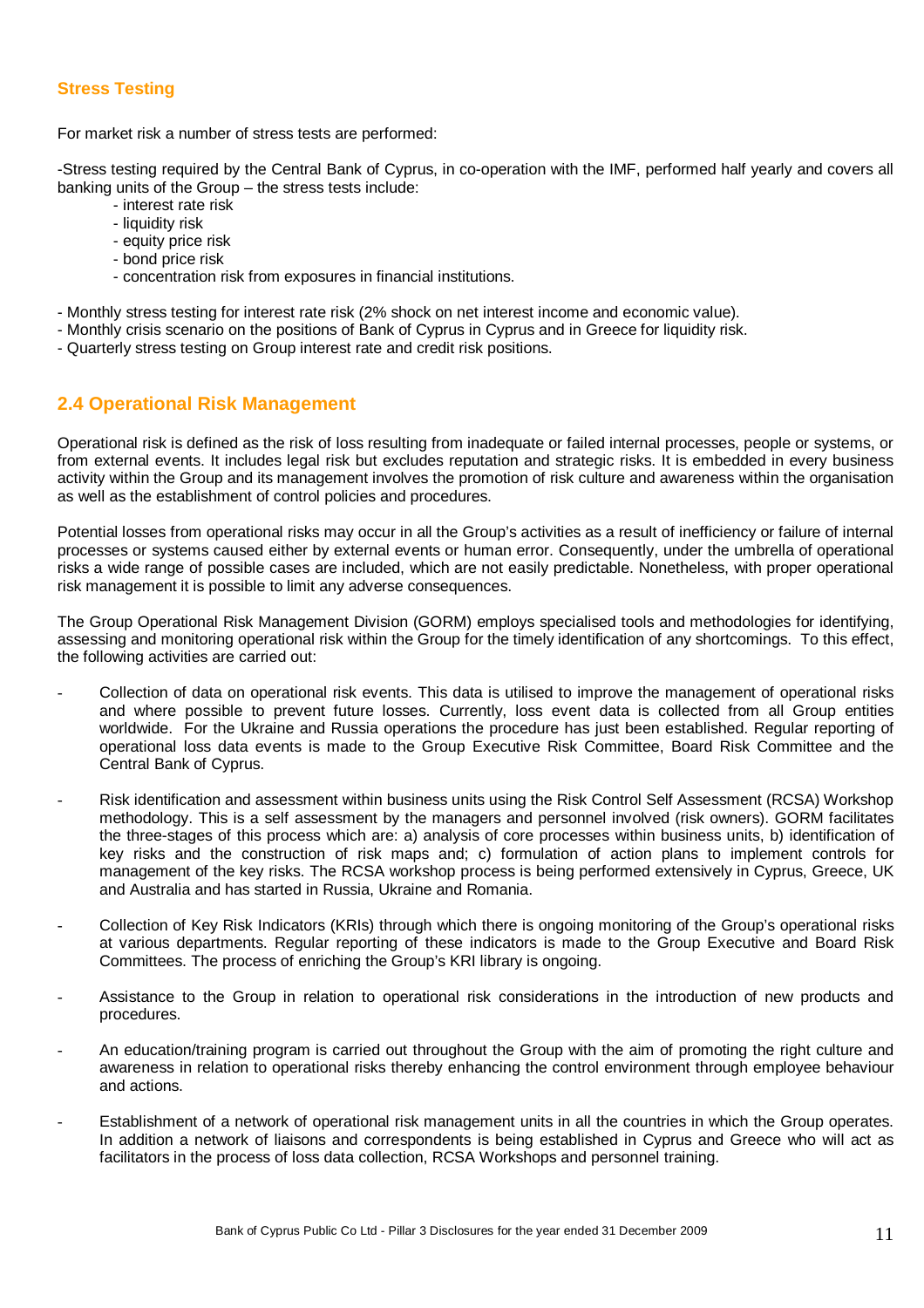### **Policies for hedging and mitigating operational risk**

Part of the mitigation strategies that the Group follows, as far as operational risk is concerned, is having appropriate insurance coverage. This is being reviewed each year to ensure that the Group's needs are met. The Group has developed a Business Continuity plan to ensure that services can resume immediately in the case of a disruption.

# **3. Own funds**

The own funds of Bank of Cyprus Group as at 31/12/2009 were €2.805.389 thousand as shown below:

| <b>Original Own Funds (Tier 1)</b>            | €000      |
|-----------------------------------------------|-----------|
| <b>Share Capital</b>                          | 598.197   |
| <b>Share Premium</b>                          | 712.170   |
| Reserves                                      | 954.780   |
| Hybrid Capital Securities <sup>2</sup>        | 334.574   |
| 50% of Book value of non-banking subsidiaries | (114.854) |
| Intangible Assets                             | (369.230) |
| <b>Total Tier 1</b>                           | 2.115.637 |
|                                               |           |
| <b>Additional Own Funds (Tier 2)</b>          |           |
| <b>Revaluation Reserves</b>                   | 192.541   |
| Subordinated Loan Stock                       | 608.627   |
| Other Items                                   | 3.438     |
| 50% of Book value of non-banking subsidiaries | (114.854) |
| <b>Total Tier 2</b>                           | 689.752   |
|                                               |           |
| <b>Total own funds</b>                        | 2.805.389 |

The own funds for all subsidiaries, as at 31/12/2009, were in excess of the minimum required by the Directive.

# **3.1 Original own funds**

#### Share Capital

 $\overline{a}$ 

As at 31/12/2009 the share capital of the Bank comprised of 598.197 thousand shares with a nominal value of €1,00 each.

#### Hybrid capital securities

Hybrid capital securities have no maturity date, but may be redeemed in whole at the option of the Bank, subject to the prior consent of the CBC, at their nominal amount together with any outstanding interest payments, five years after their issue date or on any interest payment date thereafter. The amount of €334.574 thousands, included in original own funds, consists of:

|                                       | 2009<br>€000 |
|---------------------------------------|--------------|
| <b>Convertible Capital Securities</b> | 214.443      |
| Capital Securities 12/2007            | 120.131      |
|                                       | 334.574      |

<sup>2</sup> The amount of hybrid capital included as Tier 1 capital is calculated based on the regulatory reporting requirements as at 31 December 2009 that a maximum percentage of 15% of total tier 1 capital can be in the form of hybrid capital. In the announcement of the Group Financial Results for the year ended 31 December 2009 the amount of hybrid capital included as Tier 1 capital was based on the revised ECB Directive according to which the maximum amount of total tier 1 capital that can be in the form of hybrid capital is 35%.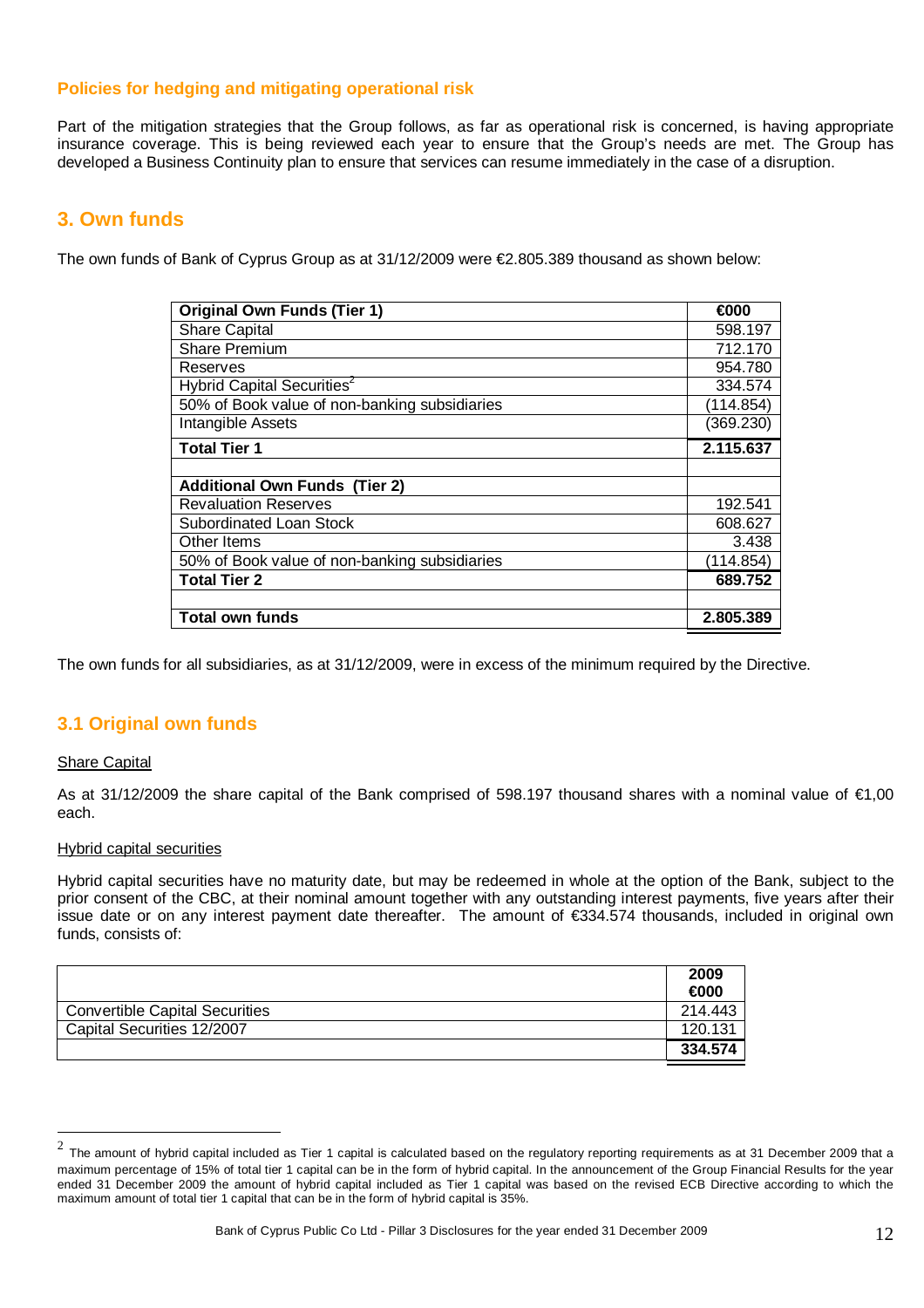On 6 June 2009, the Company issued €645 million Convertible Capital Securities. The Convertible Capital Securities were offered to eligible shareholders of the company (in the ratio of Convertible Capital Securities with nominal value of €11 for every 10 shares held). The issue proceeds were received through the exchange of Convertible Bonds 2013/2018 with nominal value of €527 million and the remaining €118 million was received in cash.

The Convertible Capital Securities bear a fixed interest rate of 5.50% per annum for the first five years and a floating interest rate of 6-month Euribor plus 3.00% per annum thereafter. The Convertible Capital Securities may be converted into ordinary shares of the Company at the option of the holders at the conversion price of €5,50 per share. The conversion periods are between 15-30 September of years 2010-2013 and 15-31 March of years 2011-2014.

The Convertible Capital Securities are perpetual, but may be redeemed at the option of the Company, at par together with any accrued interest, on 30 June 2014 or any other interest payment date thereafter, subject to the prior consent of the Central Bank of Cyprus.

The Capital Securities 12/2007 were issued in December 2007 in Cyprus pounds. The interest rate of the Capital Securities 12/2007 was fixed at 6,00% per annum for the first six months and floating thereafter, equal to the three-month Euribor plus 1,25%. The Capital Securities 12/2007 are listed on the Cyprus Stock Exchange.

### **Additional own funds**

#### Subordinated loan stock

The subordinated loan stock issued by banking companies of the Group is not secured and the rights and claims of loan stockholders are subordinated to the claims of depositors and other creditors of the banking companies, but have priority over those of the shareholders of the Bank.

The subordinated loan stock included in additional own funds amounted to €608.627 thousand and consists of:

|                                                         |                                                                         | 2009    |
|---------------------------------------------------------|-------------------------------------------------------------------------|---------|
|                                                         | <b>Contractual interest rate</b>                                        | €000    |
| Subordinated Bonds 2011/2016<br>(€200 million)          | Three-month Euribor plus 0,60%                                          | 142.618 |
| Convertible Bonds 2013/2018<br>$(\epsilon$ 573 million) | 7,50% until 30 June 2009 and six-month<br>Euribor plus 1,00% thereafter | 41.090  |
| <b>Convertible Capital Securities</b>                   | 5.5%                                                                    | 418.861 |
| Subordinated Bond in US Dollars<br>2013/2014/2015       | 2,5%                                                                    | 6.058   |
|                                                         |                                                                         | 608.627 |

#### Subordinated Bonds

In May 2006, the Company issued €200 million floating rate Subordinated Bonds 2011/2016 in Euro maturing in May 2016. The Company has the option to call the Bonds in whole during or after May 2011. The interest rate of the Bonds was set at the three-month Euribor plus 0,60% until May 2011 and will increase to plus 1,60% thereafter. The issue price of the Bonds was 99,861%. The Bonds are listed on the Luxembourg Stock Exchange. At 31 December 2009, the amount of the €200 million Subordinated Bonds 2011/2016 outstanding amounted to €142.618 thousand.

The Subordinated Bonds in US Dollars 2013/2014/2015 were issued by CB Uniastrum Bank LLC. These bonds mature as follows: US\$ 2 millions on 31 December 2013, US\$ 2,5 million on 31 December 2014 and US\$ 2 million on 31 December 2015. Interest can be changed unilaterally by the lender at any time until maturity.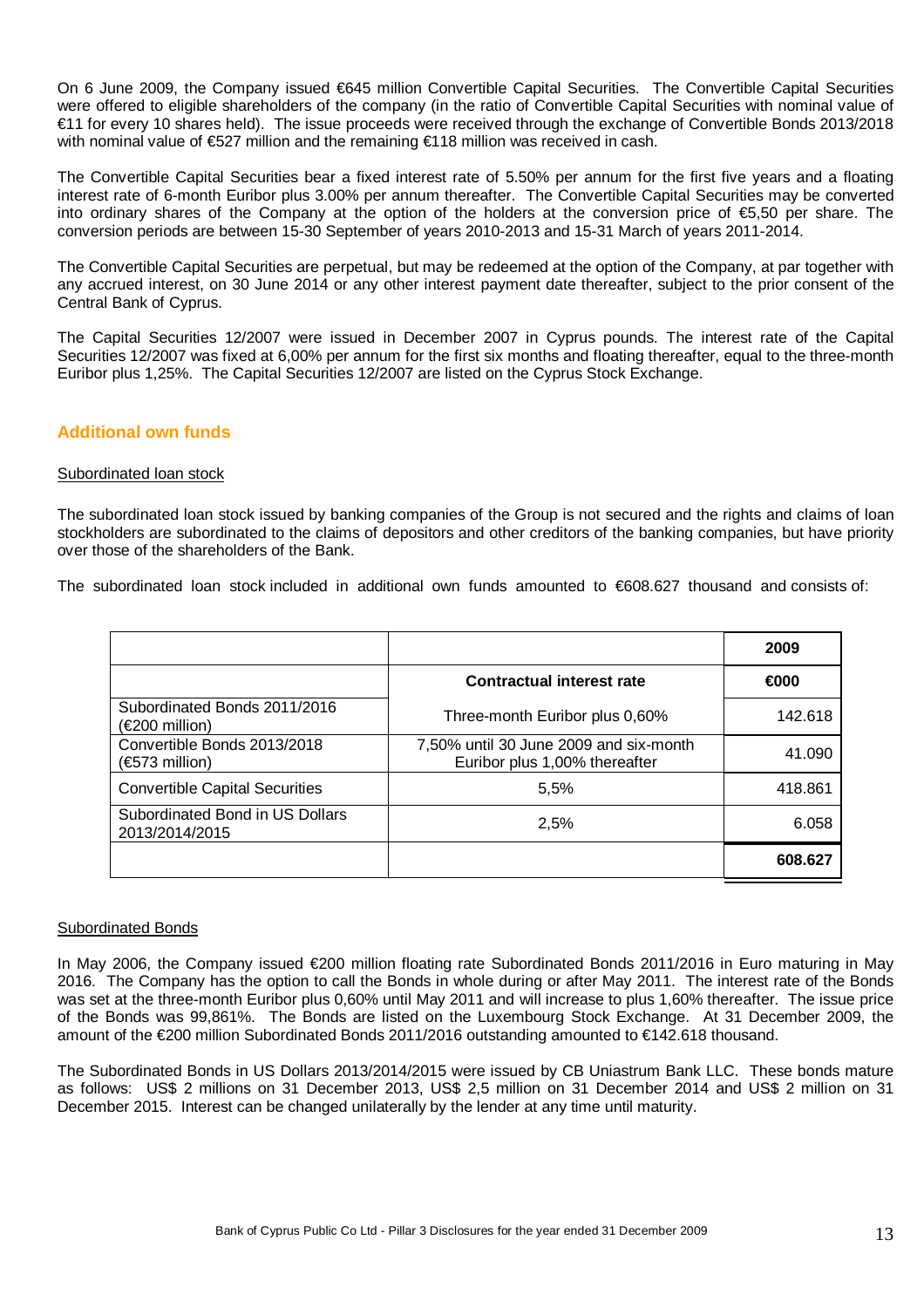#### Convertible Bonds

In July 2008, the Company issued Convertible Bonds 2013/2018 in Euro, with nominal value of €573.410 thousand, maturing in June 2018. The Convertible Bonds bear a fixed interest of 7,50% per annum until 30 June 2009 and floating interest rate thereafter, set at the six-month Euribor plus 1,00% until June 2013 and plus 3,00% thereafter. The bonds can be converted to shares at the price of €10,50 per share. The conversion periods are between 15-31 March for years 2011-2013 and 15-30 September for years 2010-2012. The bonds may be redeemed at the option of the Company on or after September 2013, subject to the prior consent of the Central Bank of Cyprus. The Convertible Bonds are listed in Cyprus Stock Exchange.

#### **Impediments to prompt transfer of funds between parent and subsidiaries**

In the event of a crisis, the Bank may encounter difficulties in drawing dividends from the non-EU overseas subsidiaries, namely:

Bank of Cyprus (Channel Islands) Ltd Bank of Cyprus Australia Ltd LLC CB 'Bank of Cyprus' CB Uniastrum Bank LLC OJSB Bank of Cyprus

This may be due to the possible insistence of local regulators for the maintenance for these subsidiaries of capital ratios well in excess of those required by the CBC.

Apart from the above, there are no current or foreseen material practical or legal impediments to the prompt transfer of own funds or repayment of liabilities among the parent company and its subsidiaries. Any distributions beyond the local capital adequacy requirements will be subject to local regulatory authorities' approval.

# **4. Minimum required own funds for credit, market and operational risk**

### **4.1 Group's approach to assessing the adequacy of its internal capital**

The methods used to assess the adequacy of internal capital for the different categories of risks are described below.

#### **Credit risk**

The necessary mechanism for the capital calculation with the Standardised Approach is implemented. The foundations have been laid for the implementation of the IRB foundation approach for Credit Risk.

The following table shows 8% of the risk-weighted group exposure amounts as at 31/12/2009 for each of the exposure classes specified in paragraph 23 of Unit A of the Directive.

|                                                         | €000      |
|---------------------------------------------------------|-----------|
| Central governments or central banks                    | 10.649    |
| Regional governments or local authorities               |           |
| Administrative bodies and non - commercial undertakings | 12.477    |
| Institutions                                            | 138.218   |
| Corporate                                               | 972.942   |
| Retail                                                  | 537.092   |
| Covered bonds                                           | 2.578     |
| Securitisation positions                                |           |
| Other assets                                            | 47.059    |
|                                                         | 1.721.789 |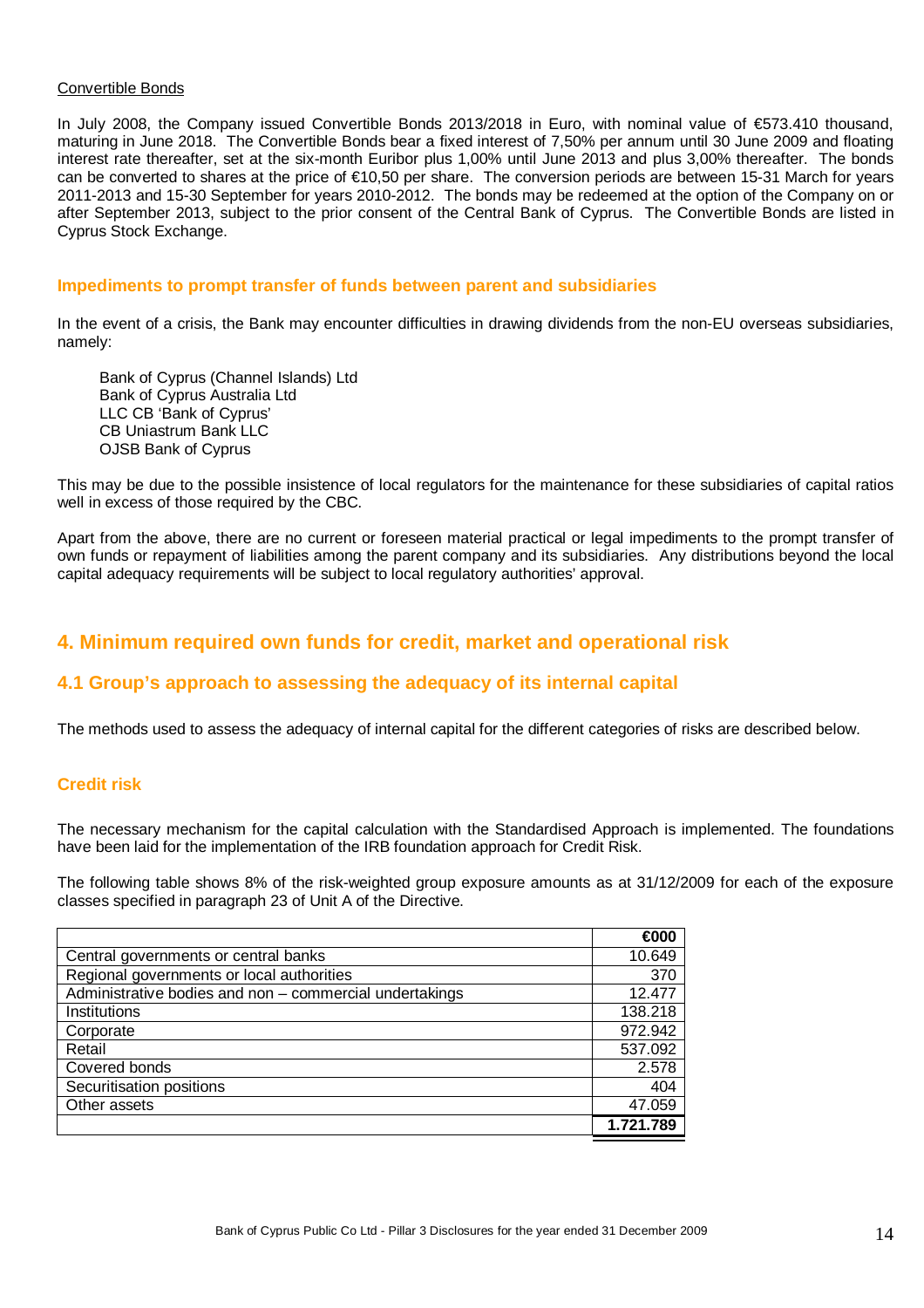#### **Market risk**

The minimum capital requirement calculated in accordance with paragraph 19(b) of Unit A of the Directive for trading book activities $^3$  is as follows:

|                         | €000  |
|-------------------------|-------|
| Traded debt instruments | 2.362 |
| Equity shares           | 233   |
| Foreign Exchange        | 4.935 |
|                         | 7.530 |

#### **Operational risk**

 $\overline{a}$ 

The Group uses the Standardised Approach for the operational risk capital calculation. Nonetheless, certain Group Companies follow a different operation risk capital calculation methodology for the following reasons:

Bank of Cyprus Australia follows the Alternative Standardised Approach as this was requested by the Regulator in Australia. Having in mind the size of the operation in relation to the Group, the Central Bank of Cyprus accepted this calculation method as satisfactory for this part of the operation of the Group.

The operations in Ukraine and Russia follow the Basic Indicator Approach, at the moment, for which approval of the Central Bank of Cyprus has been granted. This is considered to be a temporary arrangement until the necessary mechanisms are in place to adopt the Standardised Approach in these operations as well.

The minimum capital requirement in relation to operational risk calculated in accordance with the Standardised Approach (paragraph 48 of Unit A of the Directive) amounts to €195.875 thousand.

| <b>Banking Activities</b>   | <b>Capital Breakdown to</b><br><b>Business Lines</b><br>€000 |
|-----------------------------|--------------------------------------------------------------|
| Corporate Finance (CF)      | 171                                                          |
| Trading and Sales (TS)      | 13.368                                                       |
| Retail Brokerage (RBr)      | 853                                                          |
| Commercial Banking (CB)     | 141.953                                                      |
| Retail Banking (RB)         | 26.279                                                       |
| Payment and Settlement (PS) | 12.292                                                       |
| Agency Services (AS)        | 2                                                            |
| Asset Management (AM)       | 957                                                          |
|                             | 195.875                                                      |

**<sup>3</sup>** Minimum capital requirements for trading book activities related to position risk, settlement risk and counterparty risk and where applicable concentration risk.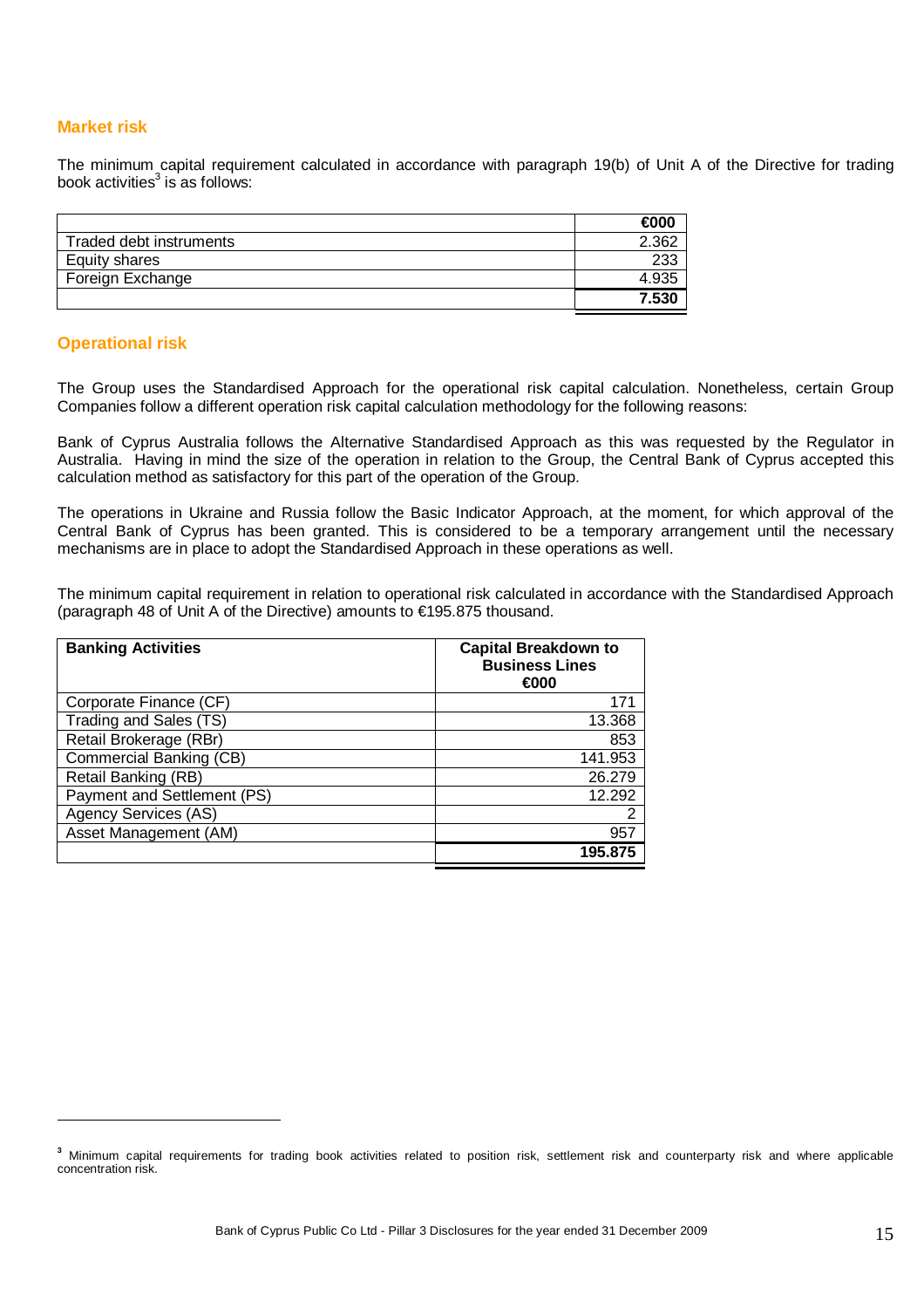### **Capital Adequacy Ratio**

|                   | 31/12/2009 |
|-------------------|------------|
| Core Tier 1       | 7,40%      |
|                   |            |
| Tier 1            | 8,79%      |
| Tier <sub>2</sub> | 2,87%      |
| <b>TOTAL</b>      | 11,66%     |

|                             | 31/12/2009 |
|-----------------------------|------------|
|                             |            |
|                             | €М         |
| <b>Capital Base</b>         | 2.806      |
|                             |            |
| <b>Statutory Capital</b>    | 1.926      |
| <b>Credit Risk</b>          | 1.722      |
| <b>Operational Risk</b>     | 196        |
| <b>Market Risk</b>          | 8          |
|                             |            |
| <b>Risk Weighted Assets</b> | 24.064     |
| <b>Credit Risk</b>          | 21.522     |
| <b>Operational Risk</b>     | 2.448      |
| <b>Market Risk</b>          | 94         |
|                             |            |
| <b>Core Tier 1 Capital</b>  | 1.781      |
| Tier 1                      | 2.116      |
| Tier <sub>2</sub>           | 690        |
| <b>TOTAL CAPITAL</b>        | 2.806      |

# **5. Counterparty credit risk**

As at 31 December 2009, the Group did not have securities or commodities lending or borrowing transactions, long settlement transactions or margin lending transactions outstanding. Hence, the section below only discusses the credit risk arising from derivative instruments.

# **5.1 Internal capital and credit limits for counterparty credit exposures**

Limits for derivative transactions are assigned for a select number of counterparties, with either a rating of at least A1 (by Moody's) or with a Credit Support Annex ("CSA") agreement in place. The only exceptions are for: ABN Amro (A2), Merril Lynch (A2) and Cyprus Development Bank Not Rated (NR) where Group Treasury is in the process of signing the required CSAs. These limits were approved by the Group ALCO. As a result of the financial crisis and the problems that many banks faced, during 2008 the Group significantly restricted the number of banks with which it maintains limits. The Group no longer follows the internal model that relied mostly on the bank's credit rating. Group Treasury requests additional limits when necessary. GMRM carries out an analysis (based on both qualitative and quantitative factors) and recommends limits for approval to the Group ALCO. It should be noted that limits are allocated to banks that have a significant share of their local market, strong financial position and high probability of obtaining support from their governments in case of a problem.

The derivative limit (for the Expected Replacement Cost (ERC) of the contract), counts within the overall limit of the counterparty and is set at 15% of the total limit. There is also a limit for the maximum notional amount of contracts with each counterparty, which is 20 times the ERC limit.

Credit risk arising from entering into derivative transactions with counterparties is measured using the mark-to-market method. According to this method, the current replacement cost of all contracts with positive amounts is obtained and an add-on is applied to this amount for potential future credit exposure, according to specific factors depending on the type of transaction and duration. This figure is used both for calculating the capital required for the credit risk of these transactions and for credit limit monitoring.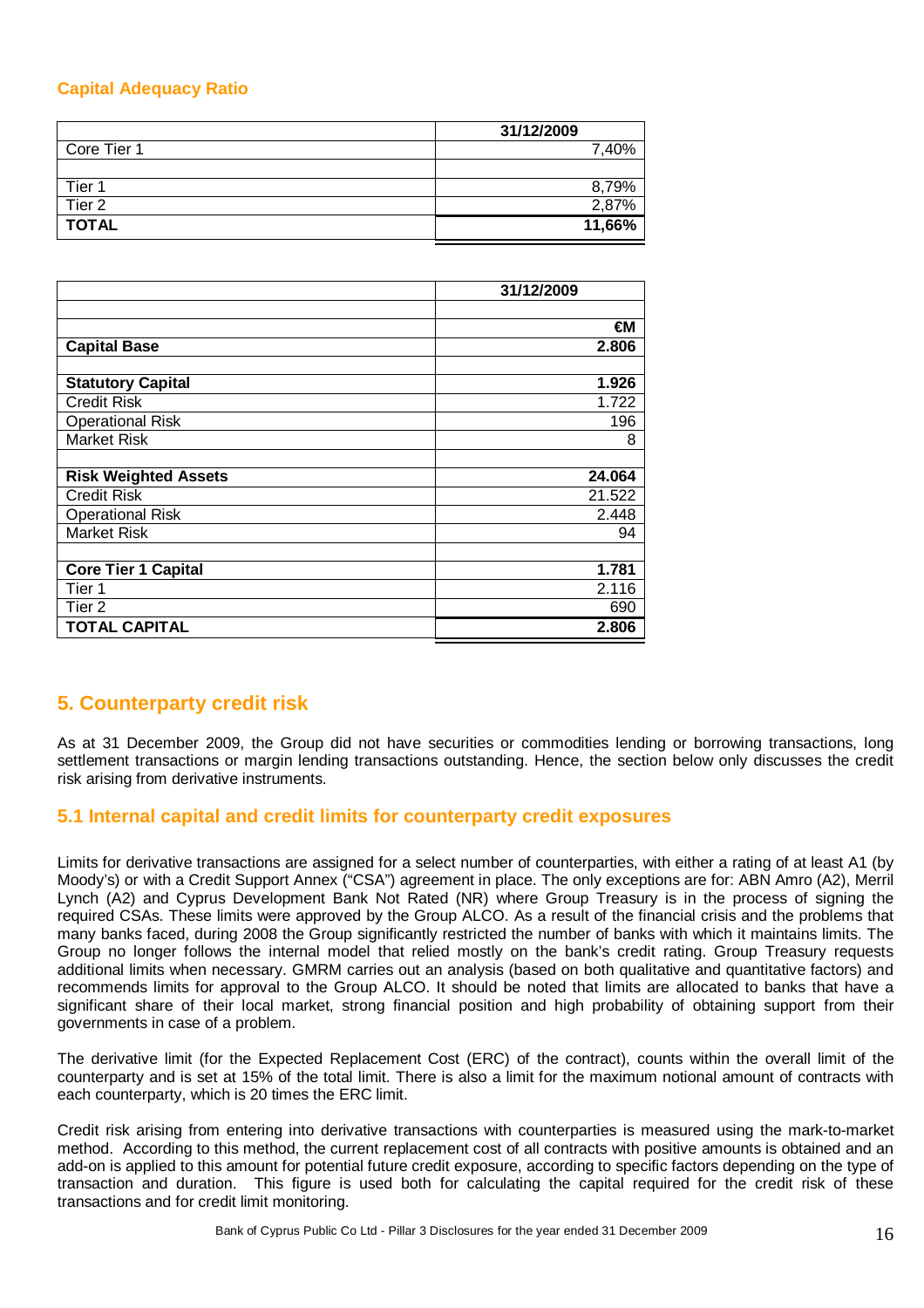# **5.2 Policies for securing collateral and establishing credit reserves**

At 31 December 2009, the Group had signed CSAs to the International Swaps and Derivatives Association ('ISDA') agreement with thirteen counterparties out of twenty five (with which the Group maintains derivative limits). In 2010 it is expected that more such agreements will be entered into. As at the year end, the threshold amounts in the CSA with the following counterparties were reached and thus the following amounts were transferred to (where the indicated amount is positive) or obtained from (where the indicated amount is negative) the counterparty:

| Counterparty           | €000    |
|------------------------|---------|
| Societe Generale Paris | 2.200   |
| Morgan Stanley         | 3.310   |
| <b>RBS</b>             | 14.454  |
| <b>Credit Suisse</b>   | (6.728) |
| <b>BNP</b>             | 3.950   |
| <b>Barclays</b>        | 39.000  |
| JP Morgan              | 11.832  |
| <b>Total Positive</b>  | 74.746  |
| <b>Total Negative</b>  | (6.728) |

#### **5.3 Policies with respect to wrong-way risk exposures**

This risk is not currently measured. It is not anticipated to be significant since a change in market rates (interest rates and FX rates which are the main underlying factors of our derivative transactions) is not expected to materially increase the probability of default (PD) of our counterparties. It should also be noted that since the Bank uses the standardised approach, it does not measure the PD of counterparties.

### **5.4 Collateral the bank would have to provide given a downgrade in its credit rating**

Currently the only instance where the Group would have to provide additional collateral in the event of a downgrade, involves derivative transactions under ISDA agreements, where a CSA has been signed. Out of the thirteen agreements signed, only four such agreements in place provide for additional collateral in the event of a downgrade. In the event of an up to two notch downgrade, the amount of additional collateral to be provided amounts to €4 million (see Table below).

| Increase in Collateral in the case of 2 notches downgrade in Rating<br>(ISDA Agreements) |                   |                                             |                                                    |                                    |
|------------------------------------------------------------------------------------------|-------------------|---------------------------------------------|----------------------------------------------------|------------------------------------|
| <b>Bank</b>                                                                              | Moody's<br>Rating | <b>Threshold</b><br>Amount<br>(USD million) | <b>Threshold</b><br><b>Amount</b><br>(EUR million) | <b>Difference</b><br>(EUR million) |
|                                                                                          | A2                | 15                                          | 10,4                                               | 0                                  |
| Goldman Sachs                                                                            | A <sub>3</sub>    | 10                                          | 6,9                                                | 3,5                                |
| International                                                                            | Baa1              | 10                                          | 6,9                                                |                                    |
|                                                                                          | A2                | n/a                                         | 3                                                  | 0                                  |
| Nomura International Plc                                                                 | A <sub>3</sub>    | n/a                                         | 3                                                  |                                    |
|                                                                                          | Baa1              | n/a                                         | 3                                                  | 0                                  |
|                                                                                          | A2                | n/a                                         | 1,5                                                | 0                                  |
| <b>BNP Paribas</b>                                                                       | A <sub>3</sub>    | n/a                                         | 1,5                                                |                                    |
|                                                                                          | Baa1              | n/a                                         |                                                    | 0,5                                |
|                                                                                          | A <sub>2</sub>    | n/a                                         | O                                                  |                                    |
| Credit Suisse                                                                            | A <sub>3</sub>    | n/a                                         |                                                    |                                    |
|                                                                                          | Baa1              | n/a                                         |                                                    |                                    |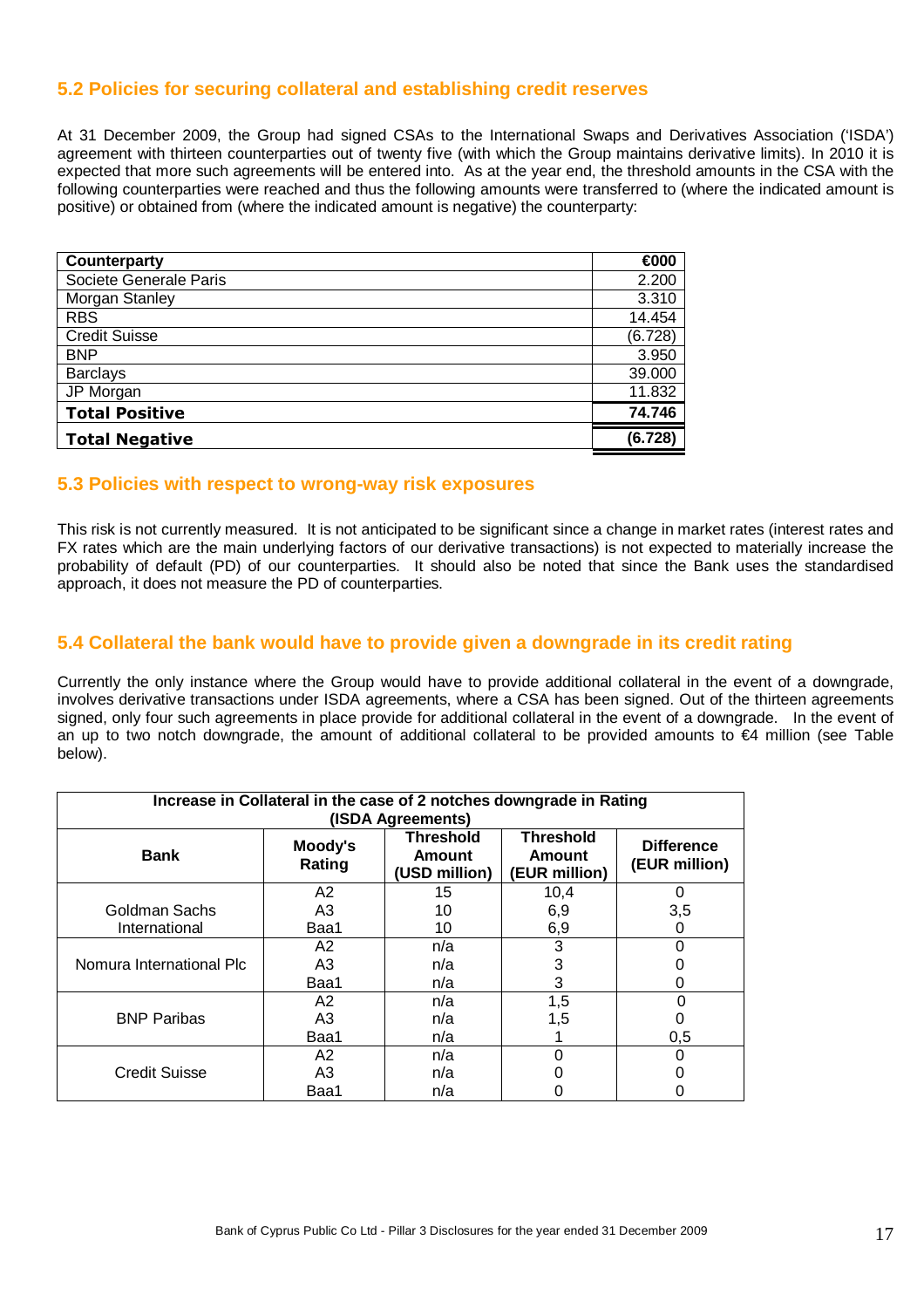# **5.5 Gross positive fair value of contracts**

The gross positive fair value of Group derivative contracts (mainly IRS and FX contracts) is presented in the Table below. This is the total of the positive mark-to-market of all contracts (including net accrued interest). It should be noted that there are no legally enforceable netting agreements in place. The collateral agreement with Credit Suisse has reached the threshold amount (thus collateral of €6.7 million has been provided). Thus, the "Net derivatives credit exposures" is €54,011K that is to say equal to the "Gross positive fair value" after taking into account the collateral amount provided.

|        | <b>Gross Positive</b> |
|--------|-----------------------|
|        | <b>Fair Value</b>     |
|        | as at 31 Dec 2009     |
|        | €000                  |
| Cyprus | 55.069                |
| Greece | 5.421                 |
| UK     | 135                   |
| Other  | 114                   |
| Group  | 60.739                |

# **5.6 Mark-to-market method and exposures**

The mark-to-market of IRSs is calculated using the Bloomberg system. The methodology used is as follows:

- The fixed payments are calculated for all future payment dates based on the fixed rate of the IRS.
- The floating payments are also calculated for all future payment dates based on the rates implied by the forward curve.
- The net position of the fixed and floating payments is calculated and discounted to present value (PV) using the relevant discount factors.

FX forwards and FX swaps are marked to market as follows:

The forward leg of each contract is taken, and each currency is converted into EURO using the forward rate corresponding to the remaining period to the maturity date of the contract (i.e. the period between the valuation date and the maturity date). The difference between the EUR amount of the two currencies discounted to the valuation date using the risk free rate, is the profit or loss on the contract as follows:

If PV (EUR equivalent of purchase amount – EUR equivalent of sale amount)  $> 0 \Rightarrow$  profit

If PV (EUR equivalent of purchase amount – EUR equivalent of sale amount)  $< 0$  => loss

The table below indicates the measures for exposure value under the mark-to-market methodology. The exposure values are calculated as the:

- The positive mark to market after taking into account the accrued interest and
- Add on amount, which is equal to a percentage of the nominal amount of each deal based on its duration.

Further to the above, an additional adjustment is made in order to capture the credit risk of IRS counterparties. The calculation for this credit risk adjustment is performed as follows:

- Calculation of the mark to market plus accrued interest.
- Calculation of the average rating and average maturity of the Group's portfolio.
- In the case where the result of the mark to market plus accrued interest is positive it is multiplied with the relevant iTraxx default level (based on the average maturity of the portfolio already calculated) to arrive at the potential credit risk loss.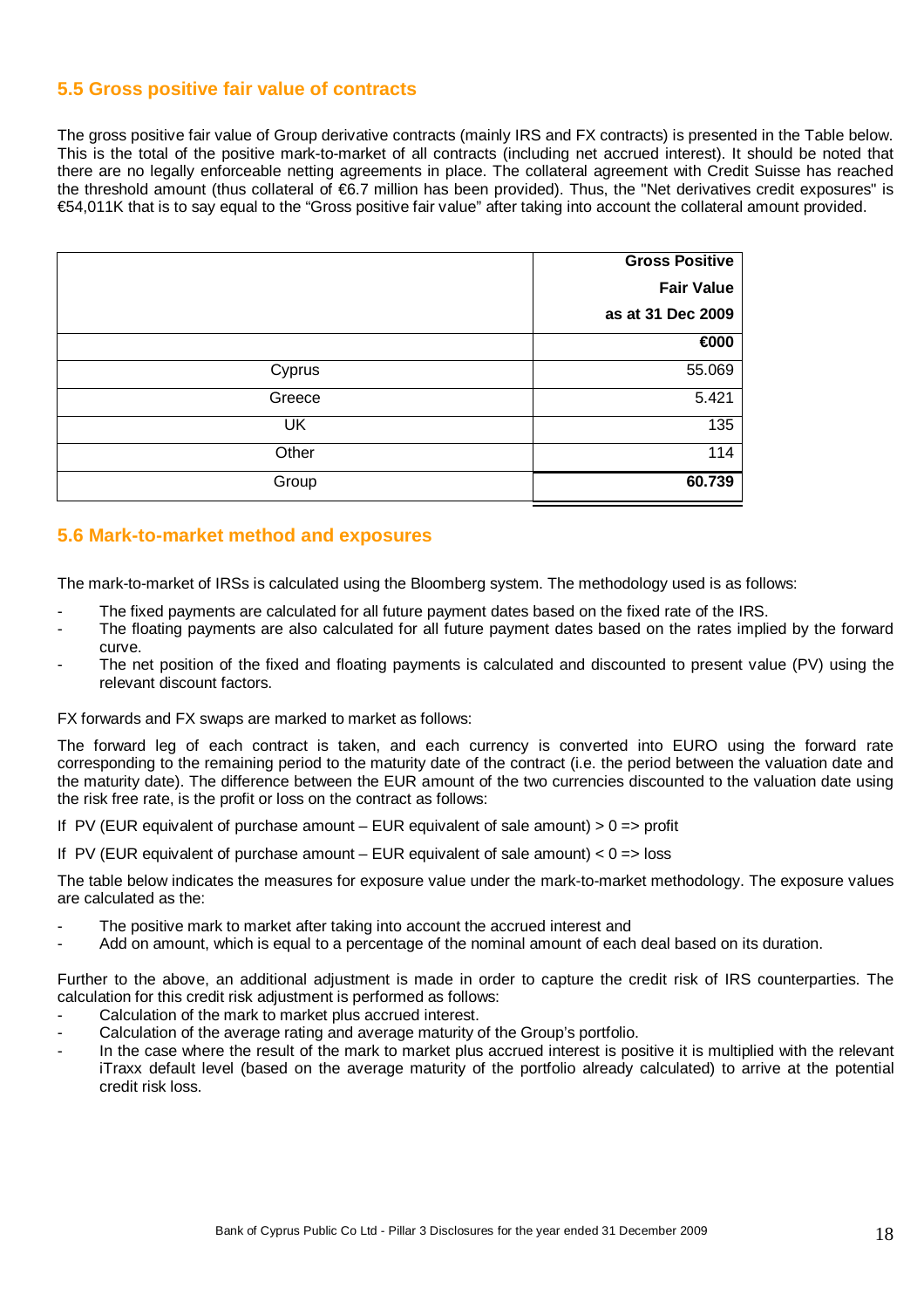| Exposures under mark-to-market method as at 31 Dec 2009 |        |  |  |  |  |  |
|---------------------------------------------------------|--------|--|--|--|--|--|
|                                                         | €000   |  |  |  |  |  |
| <b>Cyprus</b>                                           |        |  |  |  |  |  |
| Institutions                                            | 69.878 |  |  |  |  |  |
| Corporates                                              | 5.149  |  |  |  |  |  |
|                                                         | 75.027 |  |  |  |  |  |
| Greece                                                  |        |  |  |  |  |  |
| Institutions                                            | 17.782 |  |  |  |  |  |
| Corporates                                              | 1.015  |  |  |  |  |  |
|                                                         | 18.797 |  |  |  |  |  |
| <b>UK</b>                                               |        |  |  |  |  |  |
| Institutions                                            | 434    |  |  |  |  |  |
| Corporates                                              | 844    |  |  |  |  |  |
|                                                         | 1.278  |  |  |  |  |  |
| <b>Other</b>                                            |        |  |  |  |  |  |
| Institutions                                            | ۰      |  |  |  |  |  |
| Corporates                                              | 269    |  |  |  |  |  |
|                                                         | 269    |  |  |  |  |  |
| Group                                                   |        |  |  |  |  |  |
| Institutions                                            | 88.094 |  |  |  |  |  |
| Corporates                                              | 7.277  |  |  |  |  |  |
|                                                         | 95.371 |  |  |  |  |  |

# **6. Bank's exposure to credit risk and impairment risk**

Past due loans and advances are defined as all loans and advances where the counterparty has failed to make a payment when it is contractually due.

The Group assesses at each balance sheet date whether there is any objective evidence that a financial asset or a group of financial assets is impaired. A financial asset or a group of financial assets is impaired if there is objective evidence of impairment as a result of one or more events that have occurred after the initial recognition of the asset (an incurred 'loss event') and that loss event (or events) has an impact on the estimated future cash flows of the financial asset or the group of financial assets, that can be reliably estimated. Objective evidence of impairment may include indications that the borrower or group of borrowers is experiencing significant financial difficulty, default of delinquency in interest or principal payments, the probability that the borrower might be declared bankrupt or proceed with a financial restructuring and where observable data indicate that there is a measurable decrease in the estimated future cash flows, such as changes in arrears of the economic conditions that correlate with defaults.

For loans and advances to customers carried at amortised cost, the Group first assesses individually whether objective evidence of impairment exists for loans and advances that are individually significant. Furthermore, a collective impairment assessment is made for loans and advances that are not individually significant and for losses that have been incurred but are not yet identified relating to loans and advances that have been assessed individually and for which no provision has been made.

The collectability of individually significant loans and advances is evaluated based on the customer's overall financial condition, resources and payment record, the prospect of support from creditworthy guarantors and the realisable value of any collateral.

There is objective evidence that a loan is impaired when it is probable that the Group will not be able to collect all amounts due according to the original contract terms.

If there is objective evidence that an impairment loss has been incurred, the amount of the loss is measured as the difference between the carrying amount of the loan and the present value of the estimated future cash flows (excluding future credit losses not yet incurred) including the cash flows which may arise from guarantees and tangible collateral, irrespective of the outcome of foreclosure. The carrying amount of the loan is reduced through the use of a provision account and the amount of the loss is recognised in the consolidated income statement. Loans together with the associated provisions are written off when there is no realistic prospect of future recovery. Loans are monitored continuously and are reviewed for impairment every six months. If, in a subsequent period, the amount of the estimated impairment loss decreases and the decrease is due to an event occurring after the impairment was recognised, when the creditworthiness of the customer has improved to such an extent that there is reasonable assurance that all or part of the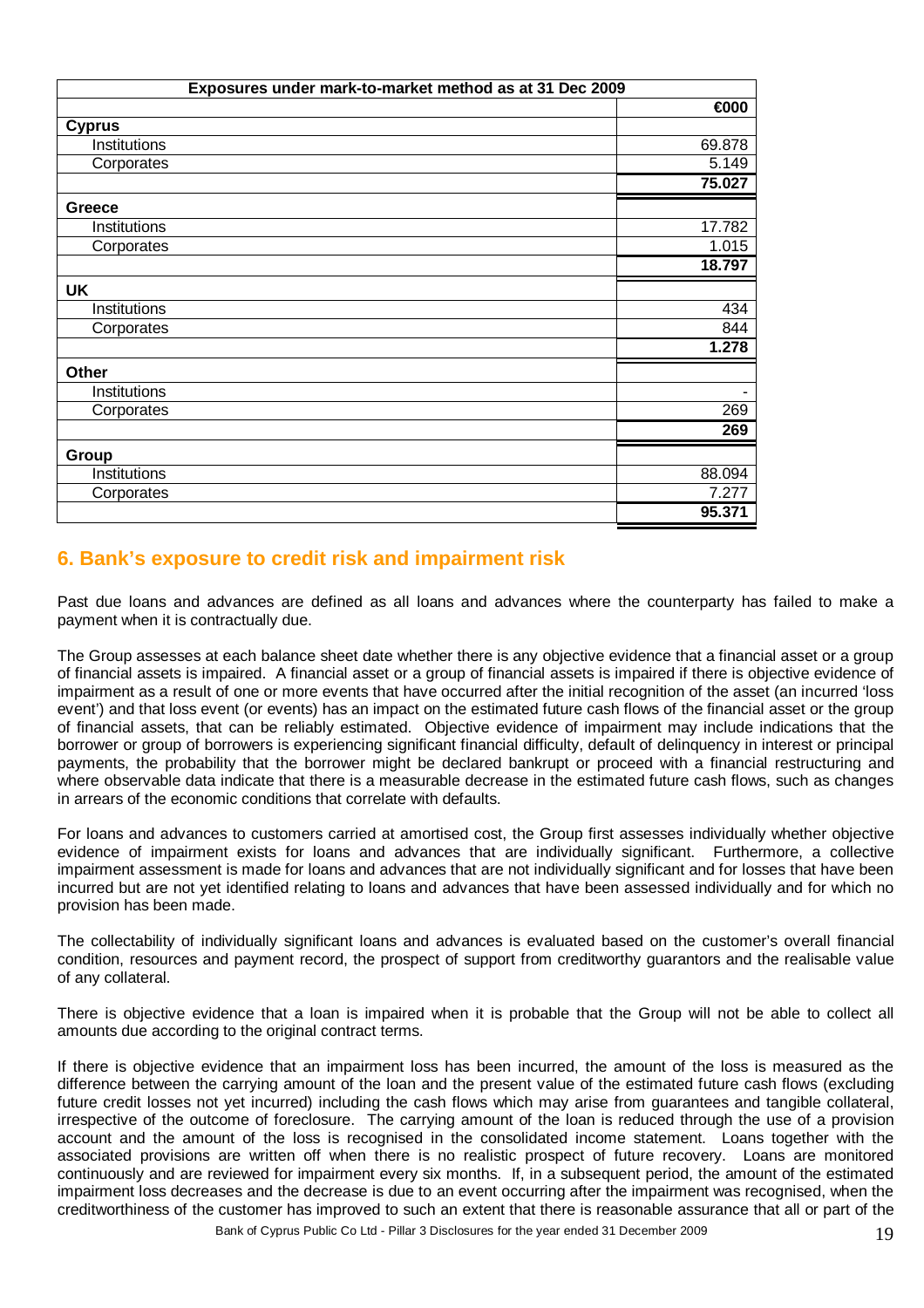principal and interest according to the original contract terms of the loan will be collected timely, the previously recognised impairment loss is reduced by adjusting the impairment provision account. If a previously written-off loan is subsequently recovered, any amounts previously charged are credited to 'Provisions for impairment of loans and advances' in the consolidated income statement.

The present value of the estimated future cash flows is calculated using the loan's original effective interest rate. If a loan bears a variable interest rate, the discount rate used for measuring any impairment loss is the current reference rate plus the margin specified in the initial contract.

For the purposes of collective evaluation of impairment, loans are grouped based on similar credit risk characteristics taking into account the type of the loan, geographic location, collateral type, past-due amounts and other relevant factors.

Future cash flows for a group of loans and advances that are collectively evaluated for impairment are estimated on the basis of historical loss experience for loans with similar credit risk characteristics to those of the group. Historical loss experience is adjusted on the basis of current observable data to reflect the impact of current conditions that did not affect the period on which the historical loss experience is based and to remove the impact of conditions in the historical period that do not currently exist. The methodology and assumptions used for estimating future cash flows are reviewed regularly to reduce any differences between loss estimates and actual loss experience.

# **6.1 Total amount of exposures**

| Credit exposure by class as at 31 Dec. 2009 and average exposure amount |                                   |                                       |  |  |  |  |  |  |
|-------------------------------------------------------------------------|-----------------------------------|---------------------------------------|--|--|--|--|--|--|
|                                                                         | Exposure<br>amounts<br>31/12/2009 | Average<br>Exposure<br>amount in 2009 |  |  |  |  |  |  |
|                                                                         | €000                              | €000                                  |  |  |  |  |  |  |
| Central governments and Central Banks                                   | 2.927.615                         | 2.763.653                             |  |  |  |  |  |  |
| Regional Governments and local authorities                              | 101.836                           | 102.585                               |  |  |  |  |  |  |
| Administrative bodies and non - commercial undertakings                 | 245.449                           | 183.960                               |  |  |  |  |  |  |
| Institutions                                                            | 8.409.196                         | 7.712.711                             |  |  |  |  |  |  |
| Corporates                                                              | 17.948.190                        | 17.478.753                            |  |  |  |  |  |  |
| Retail                                                                  | 13.561.366                        | 13.663.197                            |  |  |  |  |  |  |
| Other items                                                             | 883.411                           | 1.066.595                             |  |  |  |  |  |  |
| Securitisation exposures                                                | 404.000                           | 191.500                               |  |  |  |  |  |  |
| <b>Total Credit Risk Exposures</b>                                      | 44.481.063                        | 43.162.954                            |  |  |  |  |  |  |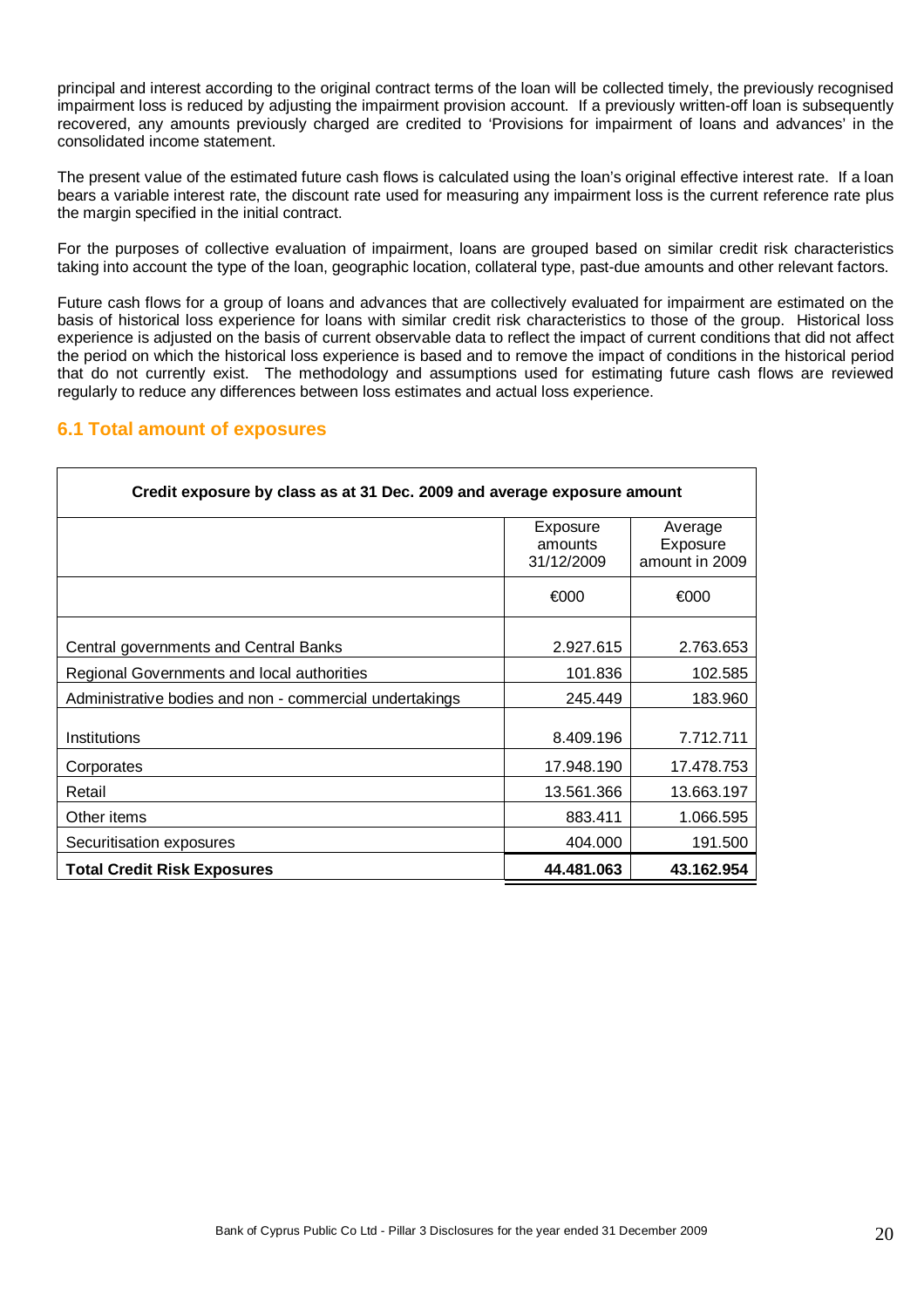| Credit exposure by type as at 31 Dec. 2009                                     |                     |                        |                                    |                          |                                         |                              |                   |  |  |  |
|--------------------------------------------------------------------------------|---------------------|------------------------|------------------------------------|--------------------------|-----------------------------------------|------------------------------|-------------------|--|--|--|
| <b>Type</b>                                                                    | Retail<br>Customers | Corporate<br>Customers | Financial<br>Institutions          | Administrative<br>bodies | Governments<br>and Local<br>Authorities | Other<br>Items               | <b>Total</b>      |  |  |  |
|                                                                                | €000                | €000                   | €000                               | €000                     | €000                                    | €000                         | €000              |  |  |  |
| Bank Loans &<br>Overdrafts                                                     | 11.337.516          | 14.492.592             | $\overline{\phantom{a}}$           | 179.554                  | 40.489                                  | $\qquad \qquad \blacksquare$ | 26.050.151        |  |  |  |
| Acceptances,<br>Endorsements &<br>Documentary<br>Credits                       | 147.354             | 56.832                 | $\overline{\phantom{a}}$           |                          |                                         |                              | 204.186           |  |  |  |
| Guarantees                                                                     | 342.664             | 1.496.487              | $\blacksquare$                     | 31                       | 349                                     | $\overline{\phantom{a}}$     | 1.839.531         |  |  |  |
| Unutilized<br>Loan<br>Commitments<br>(undrawn<br>loans and<br>overdraft        |                     |                        |                                    |                          |                                         |                              |                   |  |  |  |
| accounts)                                                                      | 2.137.832           | 1.812.542              | $\overline{\phantom{a}}$           | 969                      | 14.282                                  |                              | 3.965.625         |  |  |  |
| Interbank<br>Placements<br>Debt Securities &                                   |                     |                        | 5.877.630                          |                          | 796.166                                 | ٠                            | 6.673.796         |  |  |  |
| <b>Equity Shares</b>                                                           |                     | 84.689                 | 2.364.204                          | 64.895                   | 2.178.165                               | 79.400                       | 4.771.353         |  |  |  |
| Derivatives<br>Cash & Items in<br>course of<br>collection from<br><b>Banks</b> |                     | 2.409                  | 58.330<br>$\overline{\phantom{a}}$ |                          |                                         | 307.063                      | 60.739<br>307.063 |  |  |  |
| Other                                                                          | $\blacksquare$      | 2.639                  | 109.032                            | $\blacksquare$           | -                                       | 496.948                      | 608.619           |  |  |  |
| Total                                                                          | 13.965.366          | 17.948.190             | 8.409.196                          | 245.449                  | 3.029.451                               | 883.411                      | 44.481.063        |  |  |  |

# **6.2 Geographic distribution of the exposures**

| Credit Exposure by Geographical Area as at 31 Dec. 2009 |                          |                          |                           |                          |                                         |                |              |  |  |
|---------------------------------------------------------|--------------------------|--------------------------|---------------------------|--------------------------|-----------------------------------------|----------------|--------------|--|--|
|                                                         | Retail<br>Customers      | Corporate<br>Customers   | Financial<br>Institutions | Administrative<br>bodies | Governments<br>and Local<br>Authorities | Other<br>Items | <b>Total</b> |  |  |
|                                                         | € 000                    | € 000                    | € 000                     | € 000                    | € 000                                   | € 000          | € 000        |  |  |
| <b>European</b><br>Union:                               |                          |                          |                           |                          |                                         |                |              |  |  |
| Cyprus                                                  | 6.492.684                | 9.676.143                | 220.026                   | 29.553                   | 1.403.150                               | 421.579        | 18.243.135   |  |  |
| Greece                                                  | 5.767.085                | 6.297.287                | 747.400                   | 158.021                  | 936.685                                 | 228,550        | 14.135.028   |  |  |
| UK                                                      | 449.012                  | 596.569                  | 1.812.229                 |                          | 4.148                                   | 19.544         | 2.881.502    |  |  |
| Romania                                                 | 66.267                   | 65.995                   | 9.074                     |                          | 46.113                                  | 8.092          | 195.541      |  |  |
| Other                                                   | -                        | $\overline{\phantom{a}}$ | 3.913.232                 | 57.875                   | 489.582                                 | 12.070         | 4.472.759    |  |  |
| <b>Rest of Europe</b>                                   |                          |                          |                           |                          |                                         |                |              |  |  |
| Russia                                                  | 587.275                  | 684.607                  | 328.333                   |                          | 138.551                                 | 181.985        | 1.920.751    |  |  |
| Ukraine                                                 | 53.043                   | 61.934                   |                           |                          | 6.200                                   | 8.310          | 129.487      |  |  |
| Australia & New<br>Zealand                              | 550.000                  | 560.444                  | 270.078                   |                          | 5.022                                   | 3.281          | 1.388.825    |  |  |
| North America &<br>Canada                               | ۰                        | 5.211                    | 675.287                   |                          |                                         |                | 680.498      |  |  |
| Other                                                   | $\overline{\phantom{0}}$ | $\overline{\phantom{0}}$ | 78.932                    | $\overline{\phantom{0}}$ |                                         |                | 78.932       |  |  |
| Supranational                                           | $\overline{\phantom{0}}$ |                          | 354.605                   |                          |                                         |                | 354.605      |  |  |
| Total                                                   | 13.965.366               | 17.948.190               | 8.409.196                 | 245.449                  | 3.029.451                               | 883.411        | 44.481.063   |  |  |

Bank of Cyprus Public Co Ltd - Pillar 3 Disclosures for the year ended 31 December 2009 21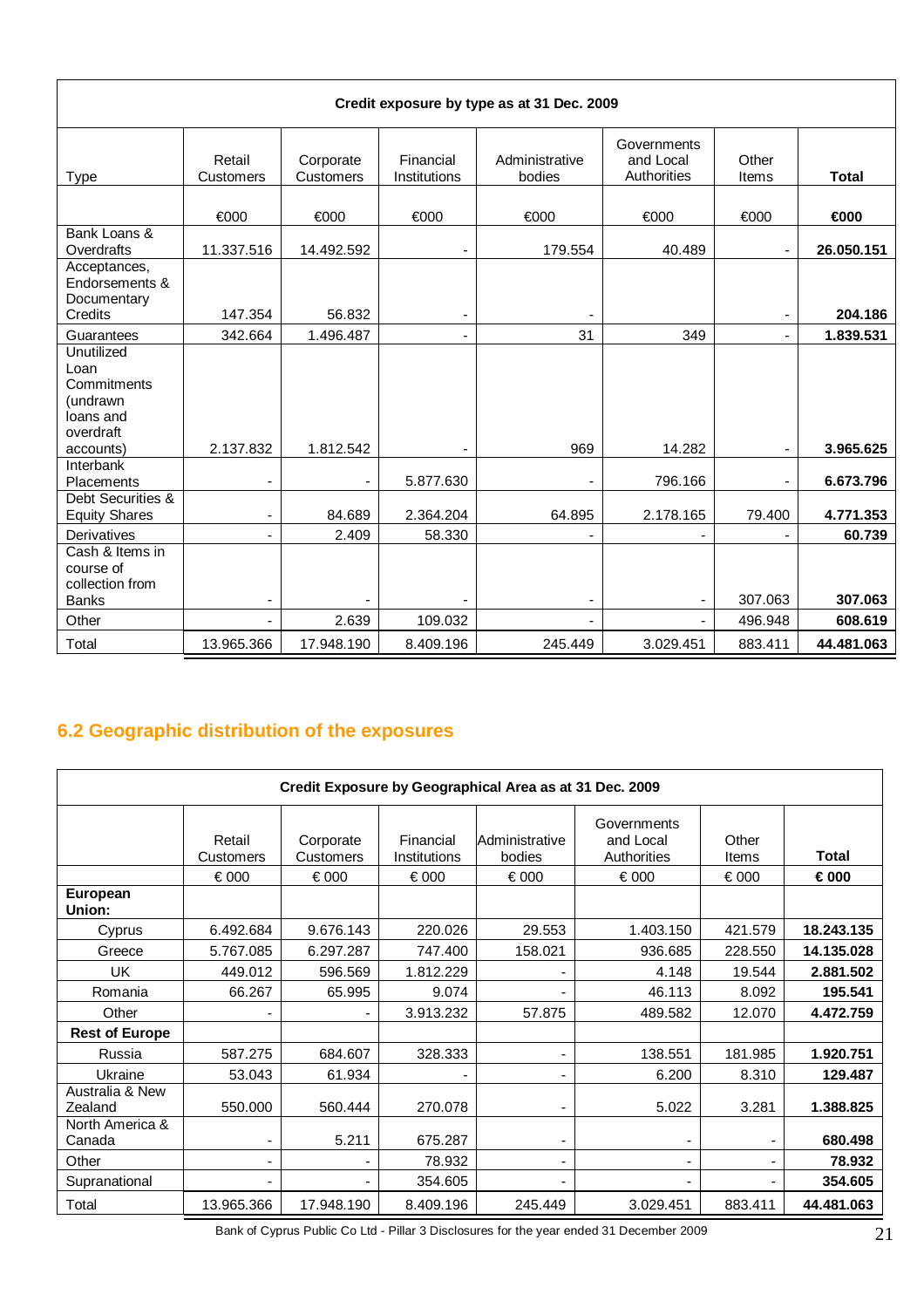# **6.3 Distribution of the exposures by industry or counterparty types**

| Exposure broken down by NACE as at 31 Dec.2009 |                     |                        |                           |                          |                                         |                       |              |  |
|------------------------------------------------|---------------------|------------------------|---------------------------|--------------------------|-----------------------------------------|-----------------------|--------------|--|
|                                                | Retail<br>Customers | Corporate<br>Customers | Financial<br>Institutions | Administrative<br>bodies | Governments<br>and Local<br>Authorities | Other<br><b>Items</b> | <b>Total</b> |  |
|                                                | € 000               | € 000                  | € 000                     | € 000                    | € 000                                   | € 000                 | € 000        |  |
| Agriculture,<br>Hunting and<br>Forestry        | 156.871             | 149.479                |                           |                          |                                         |                       | 306.350      |  |
| Fishing                                        | 7.788               | 35.059                 |                           |                          |                                         |                       | 42.847       |  |
| Mining and<br>Quarrying                        | 58.471              | 109.059                |                           | $\blacksquare$           |                                         |                       | 167.530      |  |
| Manufacturing                                  | 1.056.976           | 1.501.204              |                           |                          |                                         |                       | 2.558.180    |  |
| Electricity, Gas<br>and Water<br>Supply        | 25.472              | 70.434                 |                           | 150.000                  |                                         |                       | 245.906      |  |
| Construction                                   | 727.121             | 3.126.809              | $\blacksquare$            |                          | $\overline{\phantom{a}}$                |                       | 3.853.930    |  |
| Wholesale and<br>Retail                        | 2.058.193           | 3.348.946              |                           |                          |                                         |                       | 5.407.139    |  |
| Hotels and<br>Restaurants                      | 434.413             | 1.918.645              |                           |                          |                                         |                       | 2.353.058    |  |
| Transport                                      | 289.769             | 904.114                |                           | 36.574                   |                                         |                       | 1.230.457    |  |
| Financial<br>Intermediation                    | 257.453             | 614.002                | 174                       |                          |                                         |                       | 871.629      |  |
| <b>Real Estate</b>                             | 1.145.994           | 4.165.072              |                           |                          |                                         |                       | 5.311.066    |  |
| Public<br>Administration                       | 15.212              | 15.768                 | $\overline{a}$            | 57.875                   | 3.001.391                               |                       | 3.090.246    |  |
| Education                                      | 100.341             | 44.952                 |                           |                          |                                         |                       | 145.293      |  |
| Health and<br>Social Work                      | 163.071             | 99.472                 |                           |                          |                                         |                       | 262.543      |  |
| Personal<br>Service Activity                   | 517.474             | 720.470                |                           |                          | 28.060                                  |                       | 1.266.004    |  |
| Private<br>Individuals                         | 6.913.030           | 1.019.085              | 118.102                   |                          |                                         |                       | 8.050.217    |  |
| Financial<br>Institutions                      | 1.016               |                        | 8.290.920                 | 1.000                    |                                         |                       | 8.292.936    |  |
| Others                                         | 36.701              | 105.620                |                           |                          |                                         | 883.411               | 1.025.732    |  |
| Total                                          | 13.965.366          | 17.948.190             | 8.409.196                 | 245.449                  | 3.029.451                               | 883.411               | 44.481.063   |  |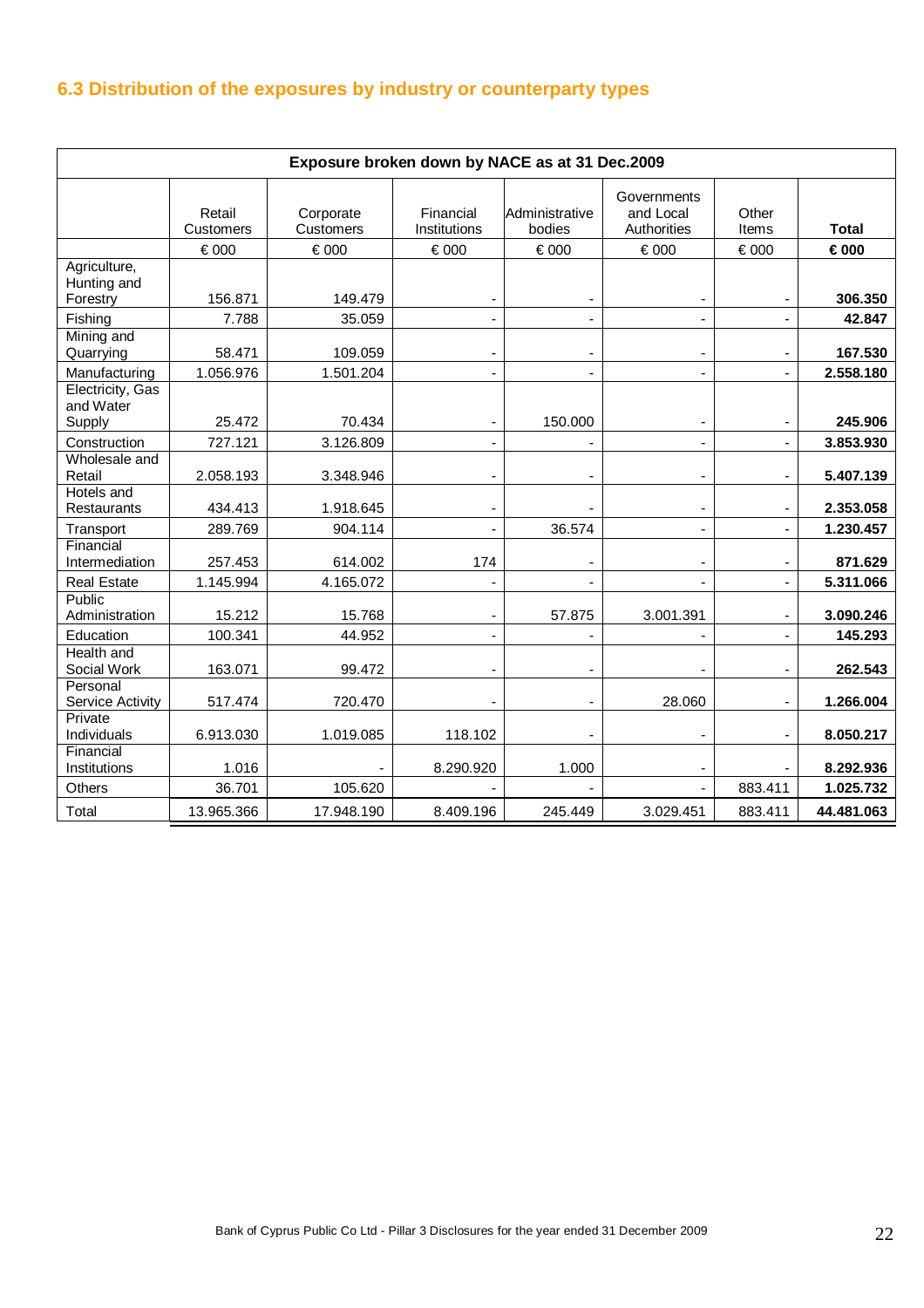# **6.4 Residual maturity breakdown of all the exposures**

| Credit Exposure by Maturity as at 31 Dec. 2009 |                     |                        |                           |                          |                                         |                |                |  |  |  |
|------------------------------------------------|---------------------|------------------------|---------------------------|--------------------------|-----------------------------------------|----------------|----------------|--|--|--|
|                                                | Retail<br>Customers | Corporate<br>Customers | Financial<br>Institutions | Administrative<br>bodies | Governments<br>and Local<br>Authorities | Other<br>Items | <b>Total</b>   |  |  |  |
|                                                | € 000               | $\epsilon$ 000         | € 000                     | € 000                    | € 000                                   | € 000          | $\epsilon$ 000 |  |  |  |
| Less than 1<br>vear                            | 4.509.458           | 7.775.377              | 6.054.723                 | 1.205                    | 481.186                                 | 307.063        | 19.129.012     |  |  |  |
| 1 to 5 years                                   | 1.810.569           | 2.977.159              | 1.931.331                 | 114.896                  | 1.611.550                               |                | 8.445.505      |  |  |  |
| 5 to 10 years                                  | 1.411.500           | 2.388.715              | 313.060                   | 100,000                  | 780.432                                 |                | 4.993.707      |  |  |  |
| More than<br>10 years                          | 6.233.839           | 4.806.939              | 110.082                   | 29.348                   | 156.283                                 | 576.348        | 11.912.839     |  |  |  |
| Total                                          | 13.965.366          | 17.948.190             | 8.409.196                 | 245.449                  | 3.029.451                               | 883.411        | 44.481.063     |  |  |  |

# **6.5 Security breakdown**

| Credit exposure and value of security as at 31 Dec. 2009 |                     |                        |                           |                          |                                         |                |                |  |  |
|----------------------------------------------------------|---------------------|------------------------|---------------------------|--------------------------|-----------------------------------------|----------------|----------------|--|--|
|                                                          | Retail<br>Customers | Corporate<br>Customers | Financial<br>Institutions | Administrative<br>bodies | Governments<br>and Local<br>Authorities | Other<br>Items | Total          |  |  |
|                                                          | € 000               | € 000                  | € 000                     | € 000                    | € 000                                   | € 000          | $\epsilon$ 000 |  |  |
| Credit<br>Exposure                                       | 13.965.366          | 17.948.190             | 8.409.196                 | 245.449                  | 3.029.451                               | 883.411        | 44.481.063     |  |  |
| Value of<br>Security                                     | (7.653.880)         | (10.641.214)           | $\blacksquare$            | (3.867)                  | (85.314)                                |                | (18.384.275)   |  |  |
| Total<br>Unsecured<br>Credit<br>Exposure                 | 6.311.486           | 7.306.976              | 8.409.196                 | 241.582                  | 2.944.137                               | 883.411        | 26.096.788     |  |  |

Although total credit exposure as at 31/12/2009 amounted to €44.481.063 thousand, only €26.050.151 thousand (net of provisions) relates to bank loans and overdrafts. For a full breakdown of credit exposure by type refer to section 6.1.

| Security by type as at 31 Dec.2009 |                         |                        |                           |                          |                                         |                |  |  |  |
|------------------------------------|-------------------------|------------------------|---------------------------|--------------------------|-----------------------------------------|----------------|--|--|--|
|                                    | <b>Retail Customers</b> | Corporate<br>Customers | Financial<br>Institutions | Administrative<br>bodies | Governments<br>and Local<br>Authorities | <b>Total</b>   |  |  |  |
|                                    | € 000                   | $\epsilon$ 000         | € 000                     | € 000                    | $\epsilon$ 000                          | $\epsilon$ 000 |  |  |  |
| <b>Real Estate</b><br>Property     | 7.046.161               | 9.449.518              |                           | 3.619                    | 1.171                                   | 16.500.469     |  |  |  |
| Cash                               | 395.728                 | 538.940                |                           | $\overline{\phantom{a}}$ | 174                                     | 934.842        |  |  |  |
| Securities/ Bonds                  | 32.663                  | 347.491                |                           | ٠                        | 17                                      | 380.171        |  |  |  |
| Life Insurance                     |                         |                        |                           | ٠                        | ۰                                       |                |  |  |  |
| Guarantees                         | 87.138                  | 175.628                |                           | $\overline{\phantom{0}}$ | 83.952                                  | 346,718        |  |  |  |
| <b>Other Securities</b>            | 92.190                  | 129.637                |                           | 248                      | $\overline{\phantom{0}}$                | 222.075        |  |  |  |
| Total                              | 7.653.880               | 10.641.214             |                           | 3.867                    | 85.314                                  | 18.384.275     |  |  |  |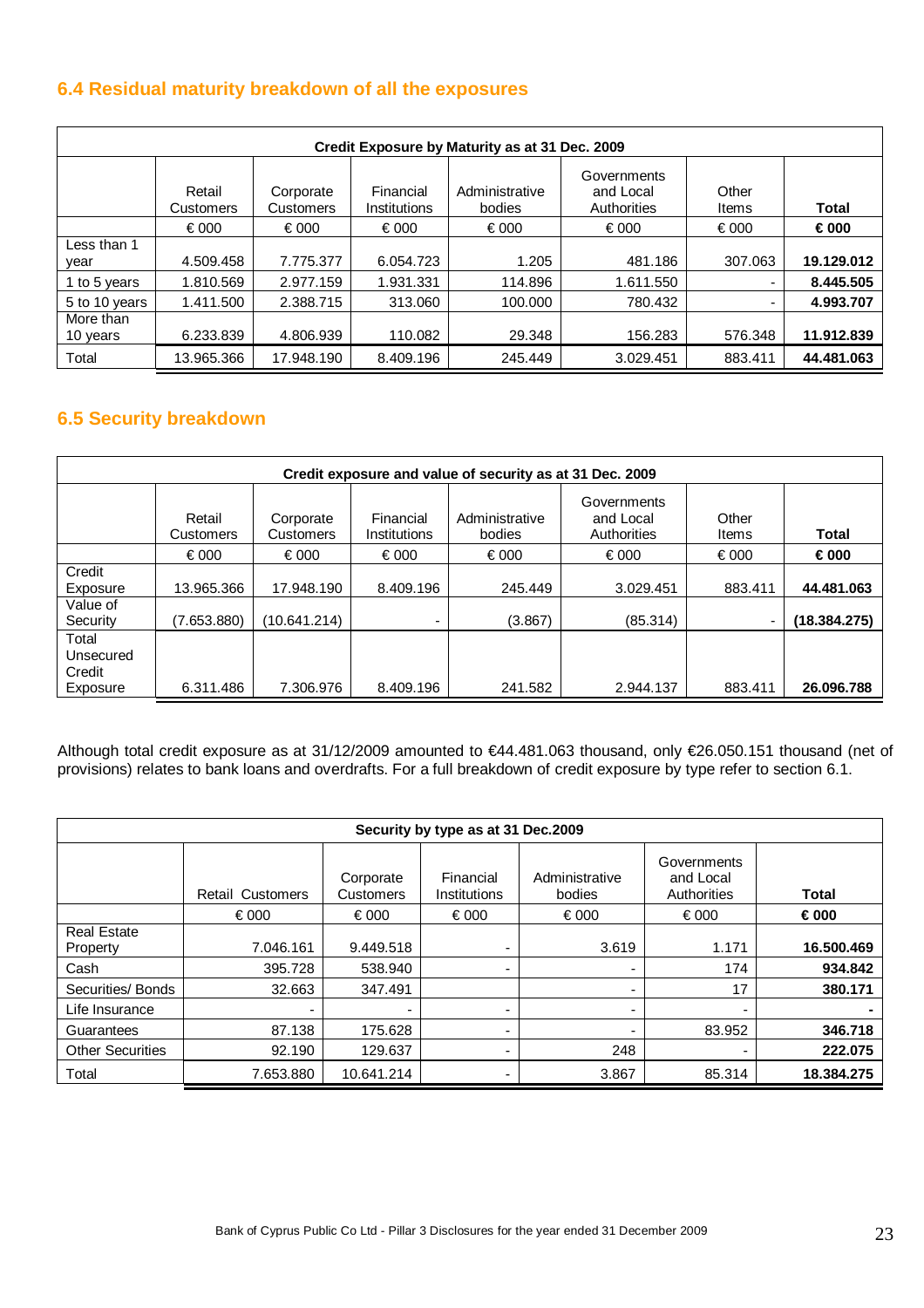|  |  |  |  |  | 6.6 Impaired exposures and past due exposures |
|--|--|--|--|--|-----------------------------------------------|
|--|--|--|--|--|-----------------------------------------------|

| Impaired and past due loans and advances by geographical areas as at 31 Dec. 2009 |                                     |                              |           |              |  |  |  |  |
|-----------------------------------------------------------------------------------|-------------------------------------|------------------------------|-----------|--------------|--|--|--|--|
|                                                                                   | Neither past<br>due nor<br>impaired | Past due but not<br>impaired | Impaired  | <b>Total</b> |  |  |  |  |
|                                                                                   | €000                                | €000                         | €000      | €000         |  |  |  |  |
| Cyprus                                                                            | 11.067.309                          | 1.156.763                    | 529.158   | 12.753.230   |  |  |  |  |
| Greece                                                                            | 7.934.068                           | 1.437.656                    | 408.539   | 9.780.263    |  |  |  |  |
| Russia                                                                            | 1.223.769                           | 87.660                       | 97.976    | 1.409.405    |  |  |  |  |
| United Kingdom                                                                    | 922.595                             | 96.351                       | 44.306    | 1.063.252    |  |  |  |  |
| Australia                                                                         | 531.560                             | 86.860                       |           | 618.420      |  |  |  |  |
| Romania                                                                           | 588.332                             | 64.762                       | 24.497    | 677.591      |  |  |  |  |
| Ukraine                                                                           | 103.933                             | 60.613                       | 41.341    | 205.887      |  |  |  |  |
|                                                                                   | 22.371.566                          | 2.990.665                    | 1.145.817 | 26.508.048   |  |  |  |  |

| Provision for impairment of loans and advances by geographical area as at 31 Dec.2009 |          |          |         |                    |              |  |  |  |
|---------------------------------------------------------------------------------------|----------|----------|---------|--------------------|--------------|--|--|--|
|                                                                                       | Cyprus   | Greece   | Russia  | Other<br>Countries | <b>Total</b> |  |  |  |
|                                                                                       | €000     | €000     | €000    | €000               | €000         |  |  |  |
| At 1 January 2009                                                                     | 392.202  | 225.910  | 48.773  | 21.029             | 687.914      |  |  |  |
| Exchange differences                                                                  | 348      |          | (1.128) | 603                | (177)        |  |  |  |
| Applied in writing off impaired<br>loans and advances                                 | (19.534) | (29.470) | (2.842) | (722)              | (52.568)     |  |  |  |
| Interest accrued on impaired loans<br>and advances                                    | (11.646) | (10.220) |         | (1.898)            | (23.764)     |  |  |  |
| Collection of loans and advances<br>previously written off                            | 12.928   |          |         |                    | 12.928       |  |  |  |
| Charge for the year                                                                   | 78.201   | 120.230  | 27.587  | 21.917             | 247.935      |  |  |  |
| At 31 December 2009                                                                   | 452.499  | 306.450  | 72.390  | 40.929             | 872.268      |  |  |  |
| Individual impairment                                                                 | 321.383  | 258.284  | 27.689  | 32.114             | 639.470      |  |  |  |
| Collective impairment                                                                 | 131.116  | 48.166   | 44.701  | 8.815              | 232.798      |  |  |  |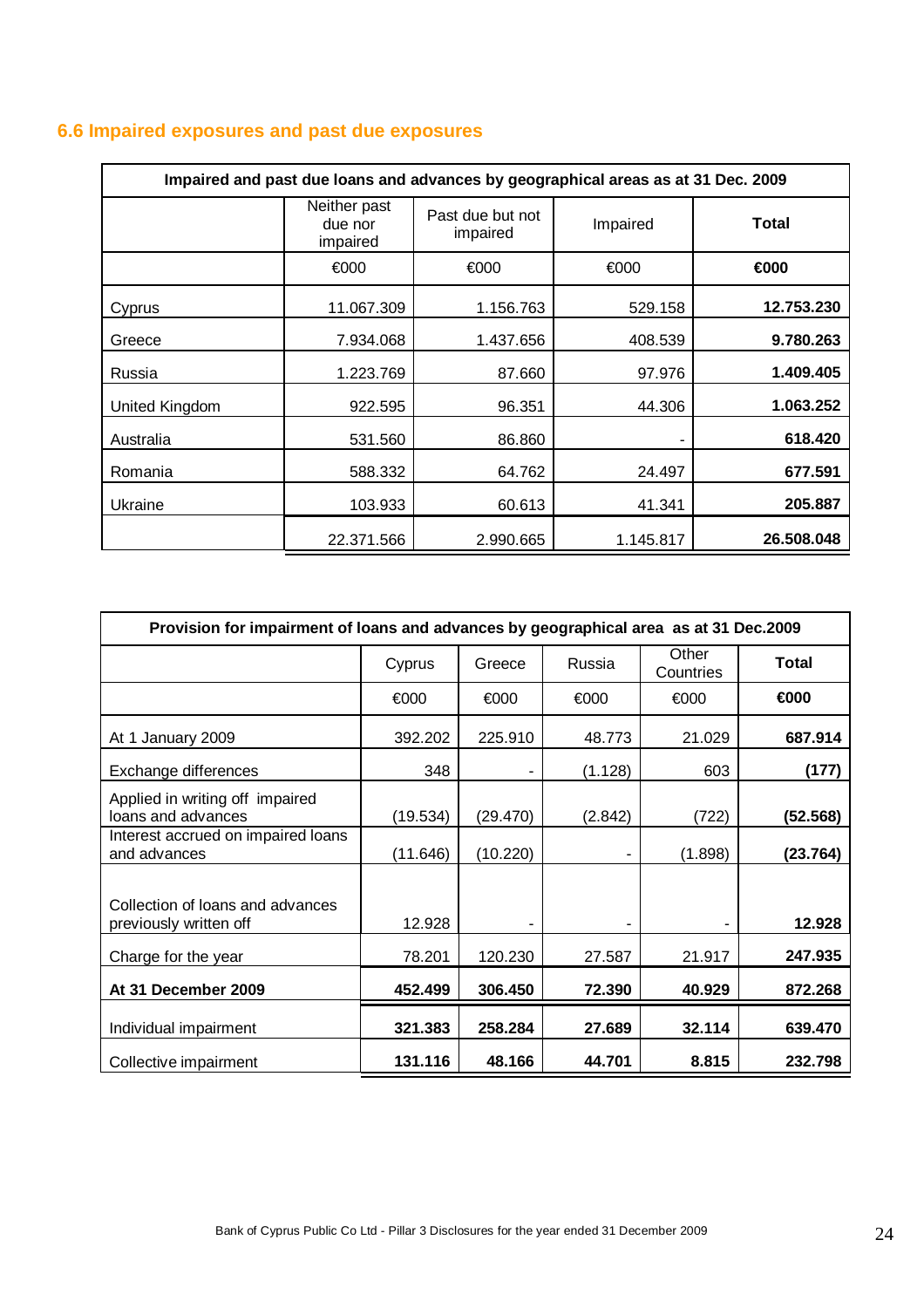# **7. External Credit Assessment Institutions (ECAIs) used for calculating risk-weighted assets under the standardised approach**

# **7.1 Exposure classes for which External Credit Assessment Institutions ('ECAI') or Export Credit Agencies ('ECA') are used**

The Group uses external ratings from Moody's. These ratings are used for all relevant exposure classes, which are the following:

- Claims or contingent claims on central government or central banks
- Claims or contingent claims on regional governments or local authorities
- Claims or contingent claims on multilateral development banks
- Claims or contingent claims on institutions
- Claims or contingent claims on corporates (it should be noted that most corporates are unrated)
- Claims in the form of covered bonds
- Short-term claims on institutions and corporates
- Securitization positions

### **7.2 Transfer of credit assessments onto items not included in the trading book**

The exposures are classified into the above exposure classes, and are then ranked into respective credit quality steps, that determine the risk-weight to be used in accordance with the provisions of the Directive.

In the case of financial institutions, the credit quality step is determined, according to the rating of the country under whose supervision they operate. It should be noted that all exposures with financial institutions with original maturity of three months or less, are risk-weighted 20%, unless the counterparty is unrated and the risk-weight assigned to its country is higher.

# **7.3 Association of external rating of each nominated ECAI or ECA with credit quality steps**

The Group complies with the standard association published by the CBC, regarding the association of the external rating of each nominated ECAI or ECA with the credit quality steps prescribed in Annex VI of the Directive.

| Moody's Rating of<br><b>Central Government</b> | <b>Risk Weight</b>                |                   |                   |  |
|------------------------------------------------|-----------------------------------|-------------------|-------------------|--|
|                                                | <b>Financial</b><br>Institutions* | <b>Sovereigns</b> | <b>Corporates</b> |  |
| Aaa to Aa3                                     | 20%                               | $0\%$             | 20%               |  |
| A <sub>1</sub> to A <sub>3</sub>               | 50%                               | <b>20%</b>        | 50%               |  |
| Baa1 to Baa3                                   | 100%                              | 50%               | 100%              |  |
| Ba1 to Ba3                                     | 100%                              | 100%              | 100%              |  |
| B <sub>1</sub> to B <sub>3</sub>               | 100%                              | 100%              | 150%              |  |
| equal or lower than Caa1                       | 150%                              | 150%              | 150%              |  |

\* The above association also applies for regional governments or local authorities and for multilateral development banks (unless they are specifically stated in the CBC rules to be 0% risk-weighted).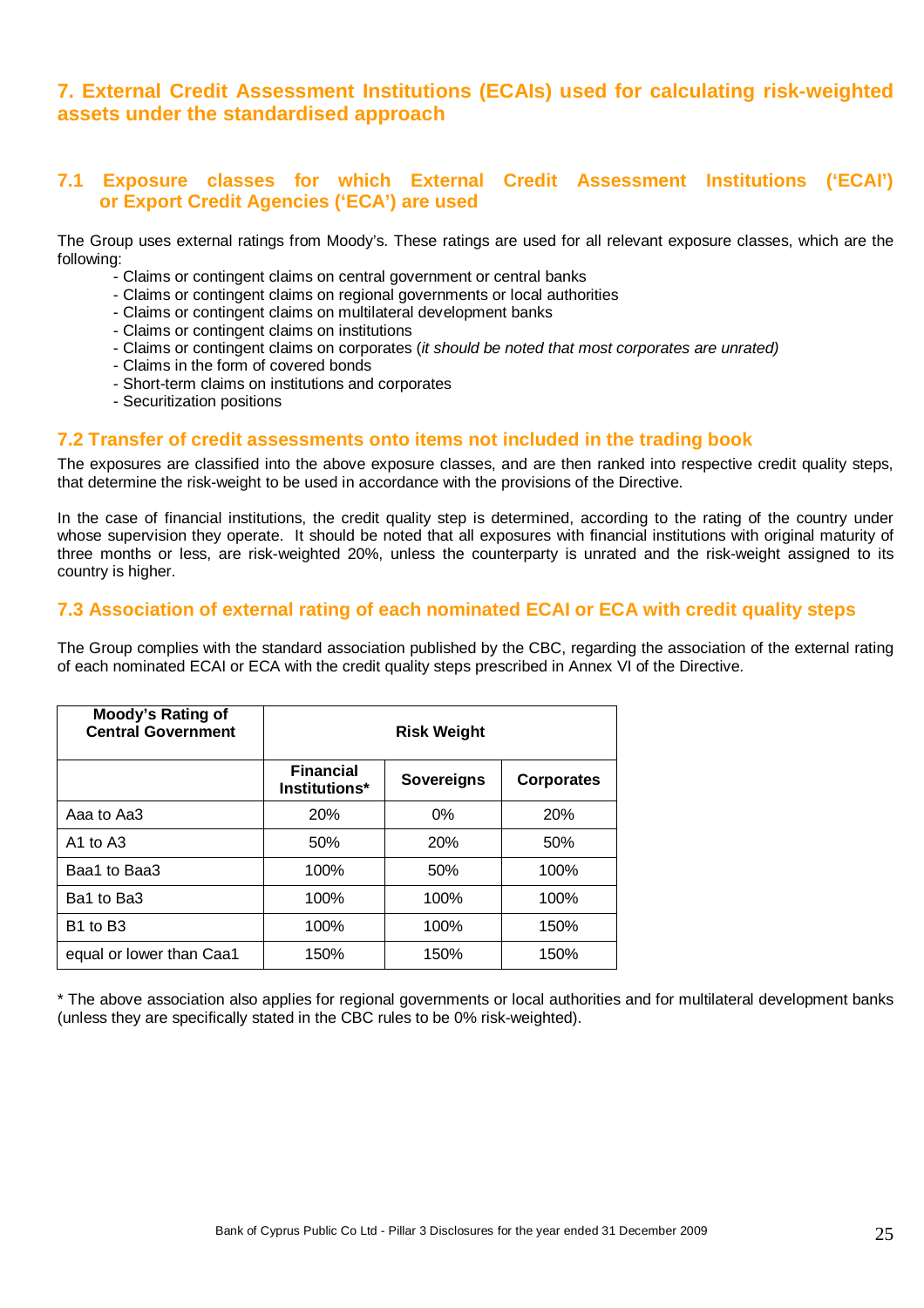# **7.4 Exposure before and after credit risk mitigation**

The exposure before and after credit risk mitigation associated with each credit quality step mostly for financial institutions and governments, as at the year-end was as follows:

| Rating                        | <b>Total Exposure</b><br>€Million |  |  |
|-------------------------------|-----------------------------------|--|--|
| Aaa - Aa3                     | 7.139                             |  |  |
| A1-A3                         | 3.874                             |  |  |
| Baa1 - Baa3                   | 330                               |  |  |
| NR (Not Rated)                | 339                               |  |  |
| Items in course of collection | 171                               |  |  |
| <b>TOTAL</b>                  | 11.853                            |  |  |

As at the year-end there was no credit risk mitigation available for exposures with banks and sovereigns and corporate bonds/derivatives. Therefore, the above amounts indicate the exposures both before and after credit risk mitigation.

# **8. Exposures in equities not included in the trading book**

The Group holds equity securities mainly for the purposes of capital appreciation. At 31 December 2009, the Group also had certain equity securities obtained from customers in satisfaction of debt as well as certain venture capital investments.

Listed equity securities are measured at fair value, being the market value of these securities on a recognised stock exchange. Unlisted securities are also measured at fair value, which are determined using valuation models. These models are periodically reviewed by qualified personnel.

There have been no significant changes to these practices in 2009 compared to 2008.

Of the total equity securities held by the Group as at 31 December 2009, €79.688 thousand were classified as available for sale and €1.475 thousand were classified as at fair value through profit or loss.

The balance sheet value of the Group's equity securities not included in the trading book at 31 December 2009 is €81.163 thousand, analysed as follows:

|                                      | €000   |
|--------------------------------------|--------|
| Listed on the Cyprus Stock Exchange  | 21.063 |
| Listed on other stock exchanges      | 57.974 |
| Unlisted venture capital investments | 1.475  |
| Other unlisted                       | 651    |
| Total                                | 81.163 |

There is no difference between the fair value and the balance sheet value of equity securities.

The realised gain from disposals of equity securities during 2009 amounted to  $\epsilon$ 787 thousand and was included in the income statement. The total cumulative unrealised loss on revaluation of available-for-sale equity securities amounted to €679 thousand and was included in the revaluation reserves of the Group.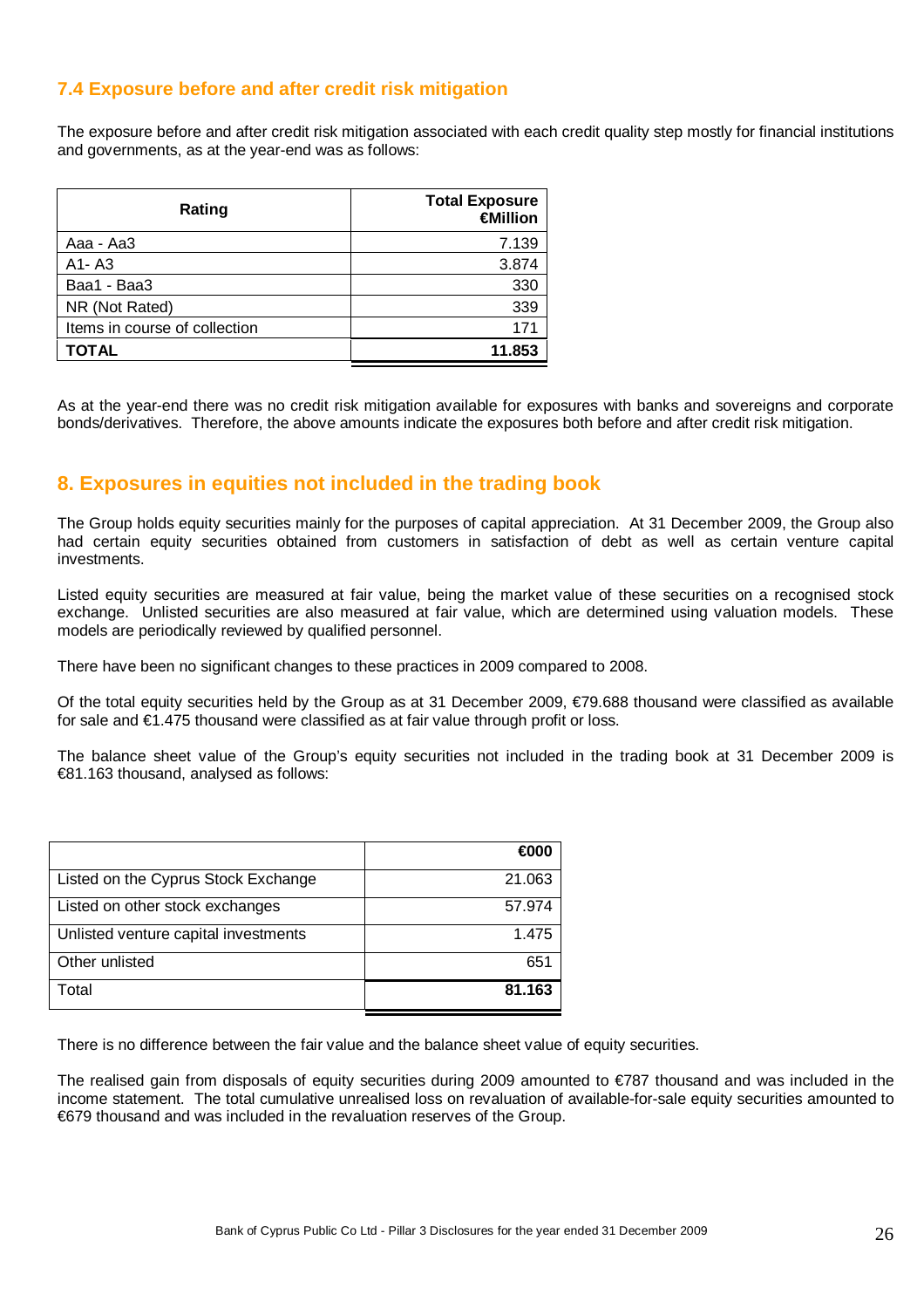# **9. Exposure to interest rate risk on positions not included in the trading book**

The Group ALCO sets limits on the maximum allowable interest rate risk in the banking book, for each banking unit. The exposure is described below.

#### **Impact on Net Interest Income**

The maximum loss limits apply for each year, for the first three years. They were set as a percentage of Group capital (1,5%) and as a percentage of net interest income of the Group (5%) and were allocated to the various banking units of the Group based on their contribution to net interest income. Small limits for open interest rate positions have been approved for periods more than three years.

The table below indicates how the net interest income of the Group, over a one-year period, will be affected from a reasonably possible change in the interest rates of the main currencies:

| Change in rates                                                                                                       | Euro    | <b>USD</b> | <b>GBP</b> | Other<br>currencies | Total   |
|-----------------------------------------------------------------------------------------------------------------------|---------|------------|------------|---------------------|---------|
|                                                                                                                       | €000    | €000       | €000       | €000                | €000    |
| 2009                                                                                                                  |         |            |            |                     |         |
| +0,5% in all currencies                                                                                               | 12.257  | 2.468      | 1.453      | 894                 | 16.392  |
| -0.25% for US dollars,<br>Euro, Sterling pound,<br>Japanese Yen, Swiss<br>Franc and -0.5% for all<br>other currencies | (4.231) | 1.146      | (559)      | (705)               | (4.398) |

The total change in net interest income differs from the sum of the changes for each individual currency, as it has been calculated based on the actual correlation coefficients between the interest rates of the various foreign currencies, and perfect positive correlation between the interest rate of the foreign currencies and the Euro.

#### **Impact on the Economic Value of equity**

The impact on the Economic Value of equity is measured for Group positions, for a 200 basis points change in interest rates. The Group ALCO has set a maximum limit of 10% of Group regulatory capital for this change. The change in the economic value of the Group as at the end of December 2009 amounted to €85 million (3,04% of Group regulatory capital, calculated in accordance with CBC rules).

#### **Measuring the interest rate effect**

The following methodology is used to measure the interest rate effect:

The assets and liabilities in each currency are placed in time bands, according to the number of days remaining from the reporting date until their next repricing date. The difference between assets and liabilities repricing in each time band, 'the gap' is then calculated. The gaps are the starting point in calculating both the impact on net interest income and on economic value from a certain change in interest rates.

A rate change is applied on the gap of each time band for the number of days from the middle of the time band to the year-end in order to calculate the impact on net interest income. Moreover, a factor (provided in the Basel document "Principles for the management and supervision of interest rate risk) for the standardised interest rate shock and corresponding to a 2% rate change) is applied to the gap of each time band in order to calculate the impact on Economic Value.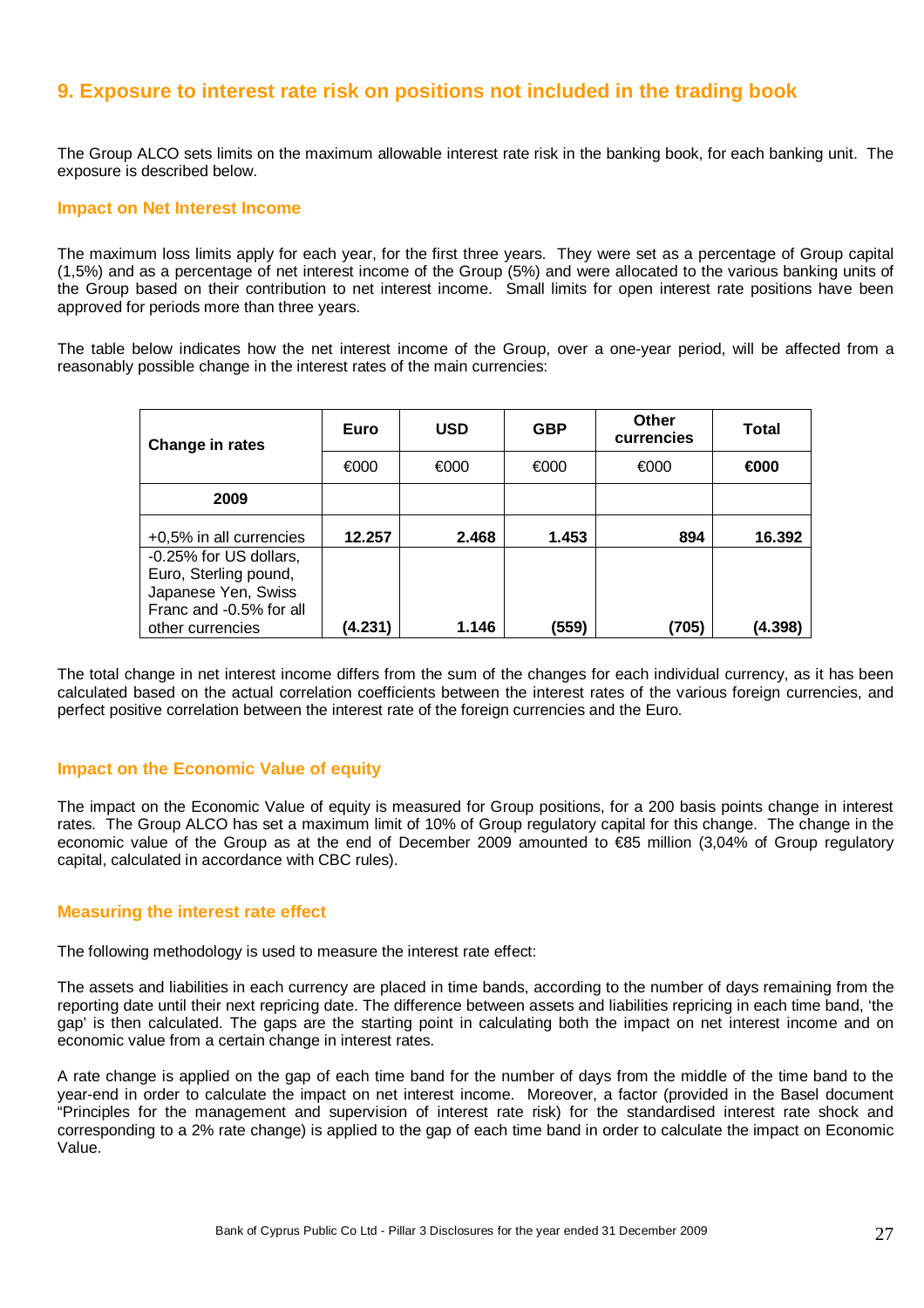The interest rate effect, on interest income is measured according to the following scenarios:

- I. For a 1% increase and a 1% decrease in rates assuming a parallel shift of the yield curve.
- II. Using interest rate changes for each currency and time period as suggested by the yield curves.

The overall interest rate effect is calculated in two ways:

- a) As the average of the interest rate effects using the assumption of positive and zero correlations, since we know from historic data that actual correlations lie between 0 and 1.
- b) Using the actual correlations of 1-month interest rates.

Daily monitoring – for the purpose of monitoring compliance with the maximum loss limit on a daily basis, the interest rate effect is calculated using method I above and a) only – that is to say a 1% parallel shift in both directions will be used and the average of the zero and positive correlations will be applied.

Monthly monitoring – All the above methods will be used. In the case of operations in Australia, Channel Islands, Russia, Romania and Ukraine monitoring for the time being will be monthly– methods I and II above will be used. As the operations grow and become more complex, more frequent monitoring will be carried out.

All the interest rate effects calculated using the above methodologies should be within the overall limit for each banking unit.

#### **Concentration limits per currency**

In order to avoid excessive variations in Group net interest income caused by the change in the interest rate of a particular currency, it is prudent to limit the maximum interest rate effect by establishing concentration limits per currency. These limits are related to the size of the assets and liabilities of each currency. Concentration limits are set for the Bank's operations in Cyprus and Greece. No concentration limits are set for the other operations (in the UK, the Channel Islands, Australia, Russia, Romania and Ukraine) due to the size of their balance sheets.

# **10. Market Risk Trading Books**

The Group has a low market risk appetite. This is why the Group has no trading books (FX, Credit or Interest). Only a small number of equities listed in the Cyprus stock Exchange are held in a trading book in the books of the Cyprus operations of the Bank and its subsidiary CISCO. The intention is to gradually dispose of these equities and close the trading book.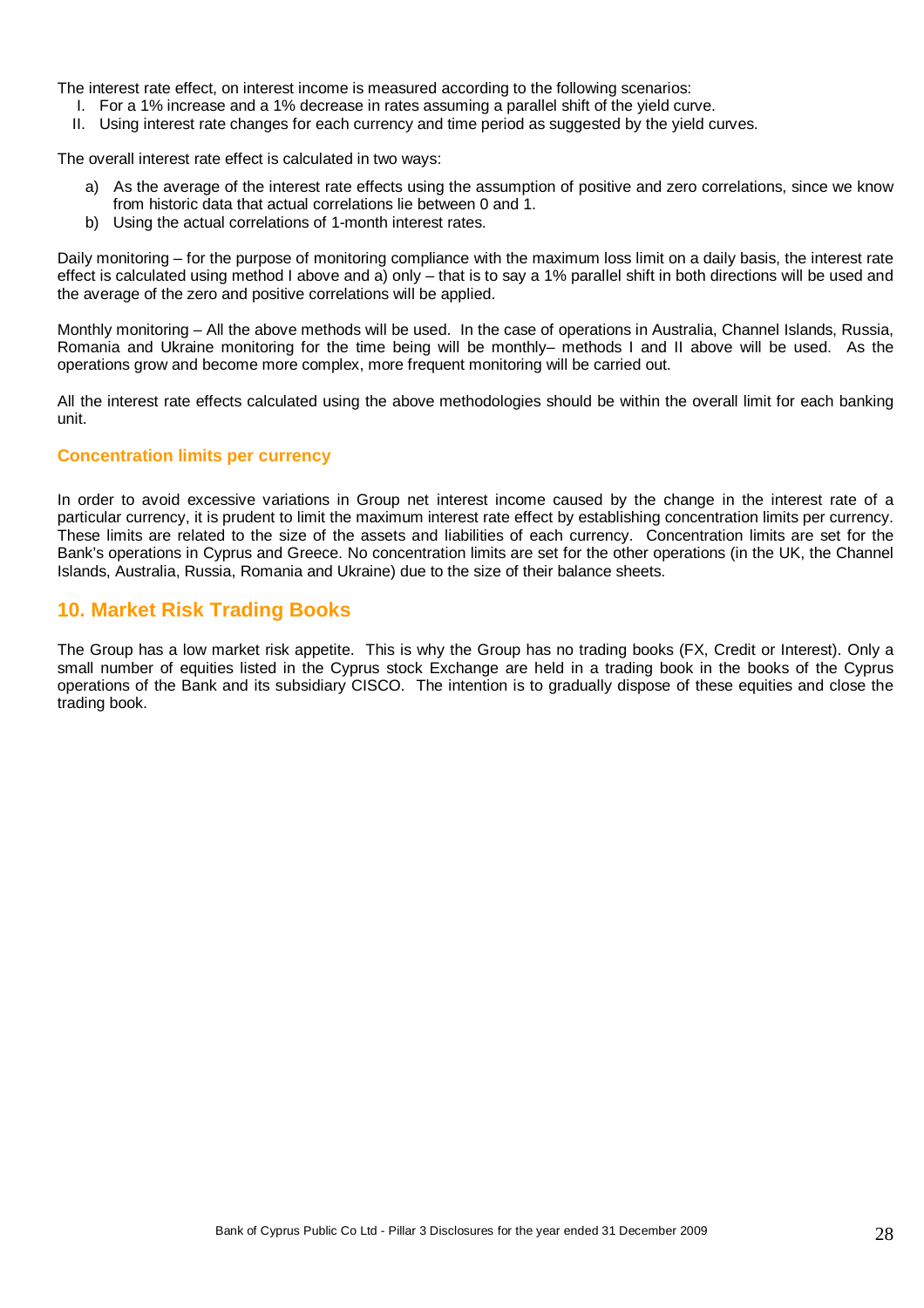# **APPENDIX 1**

The list of Group companies as at 31 December 2009 by country of incorporation is set out below:

| <b>Company Name</b>                                            | <b>Activities</b>                                          | <b>Consolidation method</b>   |                               |
|----------------------------------------------------------------|------------------------------------------------------------|-------------------------------|-------------------------------|
|                                                                |                                                            | <b>Accounting</b><br>purposes | <b>Prudential</b><br>purposes |
| Cyprus                                                         |                                                            |                               |                               |
| Bank of Cyprus Public Company Ltd                              | Commercial banking                                         | $\mathsf{C}$                  | C                             |
| Mortgage Bank of Cyprus Ltd                                    | Commercial banking                                         | C                             | C                             |
| The Cyprus Investment and Securities Corporation Ltd (CISCO)   | Investment banking                                         | C                             | C                             |
| General Insurance of Cyprus Ltd                                | General insurance                                          | $\mathsf C$                   | D                             |
| EuroLife Ltd                                                   | Life insurance                                             | $\mathsf{C}$                  | D                             |
| Kermia Ltd                                                     | Property trading and development                           | $\mathsf C$                   | D                             |
| Kermia Properties & Investments Ltd                            | Property trading and development                           | C                             | D                             |
| Kermia Hotels Ltd                                              | Hotel business                                             | $\mathsf C$                   | D                             |
| <b>BOC Ventures Ltd</b>                                        | Management of venture capital<br>investments               | C                             | C                             |
| <b>Tefkros Investments Ltd</b>                                 | Investment fund                                            | $\mathsf C$                   | D                             |
| JCC Payment Systems Ltd                                        | Credit card transactions<br>processing                     | PC                            | <b>PC</b>                     |
| Cytrustees Investment public Company Ltd                       | Closed - end investment company                            | $\mathsf{C}$                  | D                             |
| Interfund Investments PIc                                      | Closed - end investment company                            | Associate<br>(Equity Method)  | D                             |
| Diners Club (Cyprus) Ltd                                       | Diners club credit card facilities                         | C                             | C                             |
| <b>BOC Russia (Holdings) Ltd</b>                               | Intermediate holding company                               | $\mathsf{C}$                  | D                             |
| <b>Otherland Properties Ltd</b>                                | Intermediate holding company                               | $\mathsf{C}$                  | D                             |
| Greece                                                         |                                                            |                               |                               |
| Bank of Cyprus Public Company Ltd (branch)                     | Commercial banking                                         | $\mathsf C$                   | C                             |
| Kyprou Leasing SA                                              | Leasing                                                    | C                             | С                             |
| Kyprou Commercial SA                                           | Financing of motor vehicles and<br>other consumer products | $\mathsf{C}$                  | С                             |
| <b>Kyprou Securities SA</b>                                    | Investment banking                                         | $\mathsf{C}$                  | C                             |
| Kyprou Mutual Fund Management Company (Kyprou AEDAK)           | Management of mutual funds                                 | $\mathsf{C}$                  | C                             |
| <b>Kyprou Properties SA</b>                                    | Property management                                        | C                             | D                             |
| Kyprou Insurance Services Ltd                                  | General insurance brokers                                  | С                             | D                             |
| Kyprou Zois (branch of EuroLife Ltd)                           | Life insurance                                             | C                             | D                             |
| Kyprou Asfalistiki (branch of General Insurance of Cyprus Ltd) | General insurance                                          | C                             | D                             |
| <b>United Kingdom</b>                                          |                                                            |                               |                               |
| Bank of Cyprus United Kingdom (branch)                         | Commercial banking                                         | $\mathsf{C}$                  | $\mathsf{C}$                  |
| Katoikia I Mortgage Finance Plc                                | <b>Special Purpose Entity</b>                              | C                             | C                             |
| Katoikia I Mortgage Holidings Ltd                              | <b>Special Purpose Entity</b>                              | $\mathsf C$                   | $\mathbf C$                   |
| Misthosis Funding Plc                                          | <b>Special Purpose Entity</b>                              | $\mathsf{C}$                  | $\mathsf C$                   |
| Misthosis Funding (Holding) Ltd                                | <b>Special Purpose Entity</b>                              | $\mathsf C$                   | $\mathbf C$                   |
| <b>Channel Islands</b>                                         |                                                            |                               |                               |
| Bank of Cyprus (Channel Islands) Ltd                           | Commercial banking                                         | C                             | C                             |
| Tefkros Investments (CI) Ltd                                   | <b>Investment Fund</b>                                     | C                             | D                             |
| Australia                                                      |                                                            |                               |                               |
| Bank of Cyprus Australia Ltd                                   | Commercial banking                                         | $\mathsf{C}$                  | $\mathsf{C}$                  |
| Romania                                                        |                                                            |                               |                               |
| Bank of Cyprus Romania (branch)                                | Commercial banking                                         | C                             | C                             |
| Cyprus Leasing Romania IFN SA                                  | Leasing                                                    | C                             | $\mathsf C$                   |
| Otherland Properties Dorobanti SRL                             | Property Investment                                        | $\mathsf{C}$                  | D                             |
|                                                                |                                                            |                               |                               |
|                                                                |                                                            |                               |                               |